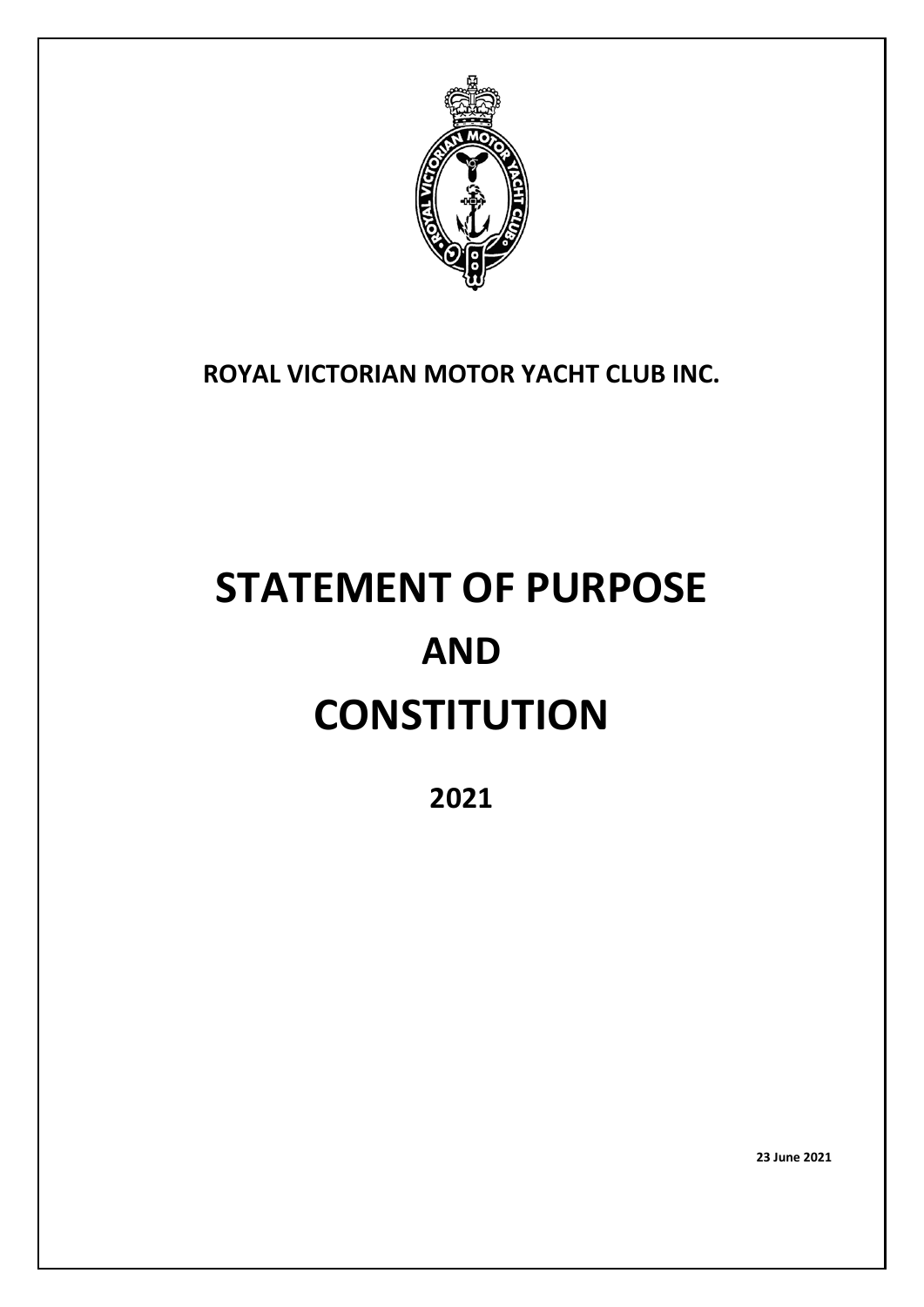

# **ROYAL VICTORIAN MOTOR YACHT CLUB INCORPORATED CONSTITUTION (INCLUDING STATEMENT OF PURPOSE)**

The purposes of the Royal Victorian Motor Yacht Club Incorporated (hereinafter called "the Club") shall be:

- 1. To promote the use of all classes of powerboats.
- 2. To promote the sciences of seamanship and navigation.
- 3. To formulate rules to govern trials of speed and endurance.
- 4. To achieve equality on the water for all boats whether motorised or otherwise.
- 5. To generally take such steps as may be necessary from time to time to promote and further amateur aquatics.
- 6. To encourage social relationships between Members of the Club and to establish branches of the Club in Victoria.

#### **POWERS OF THE CLUB**

- 1. Subject to relevant Acts and Regulations, the Club has the power to do all things incidental or conducive to achieving its purpose.
- 2. Without limiting paragraph 7, solely for the purpose of furthering the purposes set out above the Club shall have power:
	- (1) To take over the funds and other assets and liabilities of the present unincorporated association known as the Royal Victorian Motor Yacht Club.
	- (2) To indemnify any person for any loss or damage incurred as a result of having on behalf of the unincorporated association become liable to pay any amount by way of damages or otherwise.
	- (3) To subscribe to, become a member of and cooperate with any organisation, whether incorporated or not, whose purposes are altogether or in part similar to those of the Club provided the Club shall not subscribe to or support with its funds any club, association or organisation which does not prohibit the distribution of its income and property among its members to an extend at least as great as that imposed on the Club under or by virtue of the rules.
	- (4) To buy, sell and deal in all kinds of articles, commodities and provisions, both liquid and solid, for the Members of the Club or persons frequenting the Club's premises and to provide services to Members consistent with the purposes of the Club.
	- (5) To purchase, take on lease or in exchange, hire and otherwise acquire any lands, buildings, easements, or property, real or personal, and any rights or privileges which may be requisite for the purposes of, or capably of being conveniently used in connection with, any of the purposes of the Club. Provided that in case the Club shall take or hold any property which may be subject to any trusts the Club shall only deal with the same in such manner as is allowed by law having regard to such trusts.
	- (6) Without limiting the generality of paragraph 8(5) to acquire, purchase, lease, rent, hire, establish and maintain and carry club rooms and club grounds for the accommodation, convenience and enjoyment of the Members of the Club and all the ancillary equipment and paraphernalia related thereto and to construct, alter, add to and maintain the club rooms and club grounds or any premises or any buildings or part of building occupied by the Club and all land required for the purposes of the Club and from time to time to sell, transfer, lease, sublease, mortgage, charge, pledge, dispose of or otherwise deal with the whole or any part of the land premises building (or part of the building) or equipment or personal property owned or leased by the Club.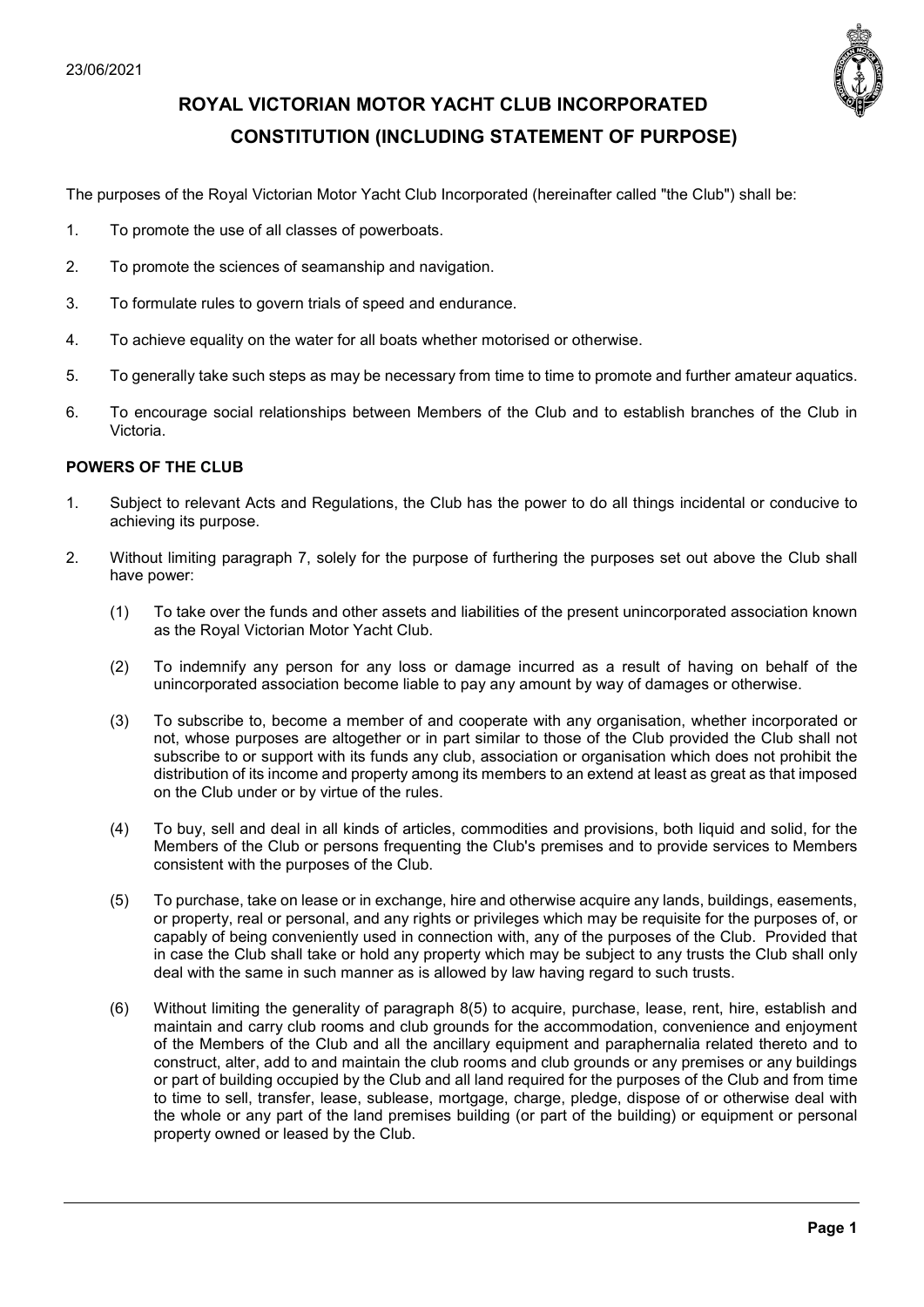

- (7) To enter into any arrangements with any Government or Authority that are incidental or conducive to the attainment of the purposes and the exercise of the powers of the Club; to obtain from any such Government or Authority any rights, privileges and concessions which the Club may think it desirable to obtain; and to carry out, exercise and comply with any such arrangements, rights, privileges and concessions.
- (8) To appoint, employ, remove or suspend such managers, clerks, secretaries, servants, workmen and other persons as may be necessary or convenient for the purposes of the Club.
- (9) To construct, improve, maintain, develop, work, manage, carry out, alter or control any houses, buildings, grounds, works or conveniences which may seem calculated directly or indirectly to advance the Club's interests, and to contribute to, subsidise or otherwise assist and take part in the construction, improvement, maintenance, development, working, management, carrying out, alteration or control thereof.
- (10) To invest and deal with the money of the Club not immediately required in such manner as may from time to time be thought fit.
- (11) To take, or otherwise acquire, and hold shares, debentures, or other securities of any company or body corporate.
- (12) To lend and advance money or give credit to any person or body corporate; to guarantee and give guarantees or indemnities with or without security for the payment of money or the performance of contracts or obligations by any person or body corporate and otherwise to assist any person or body corporate.
- (13) Subject to such conditions as may be necessary, to raise by any lawful means such moneys as shall be necessary upon such terms and conditions as may be appropriate for the use and benefit of the Club.
- (14) To draw, make, accept, endorse, discount, execute and issue promissory notes, bills of exchange, bills of lading and other negotiable or transferable instruments.
- (15) To sell, improve, manage, develop, exchange, lease, dispose of, turn to account or otherwise deal with all or any part of the property and rights of the Club.
- (16) To take or hold mortgages, liens or charges, to secure payment of the purchase price, of any part of the Club's property of whatsoever kind sold by the Club, or any money due to the Club from purchasers and others.
- (17) To take any gift of property whatever subject to any special trust or not, for any one or more of the purposes of the Club but subject always to the proviso in paragraph 8(5).
- (18) To take such steps by personal or written appeals, public meetings or otherwise, as may from time to time be deemed expedient for the purpose of procuring contributions to the funds of the Club, in the shape of donations, annual subscriptions or otherwise.
- (19) To print and publish any newspapers, periodicals, books or leaflets that the Club may think desirable for the promotion of its purposes.
- (20) To supply refreshments for Members and to apply for, hold, transfer or renew a liquor licence or permit under liquor licensing laws as amended from time to time for the sale and disposal of liquor and without limiting the generality of the foregoing to obtain a transfer to the Club of any such licence or permit held by the unincorporated association known as the Royal Victorian Motor Yacht Club.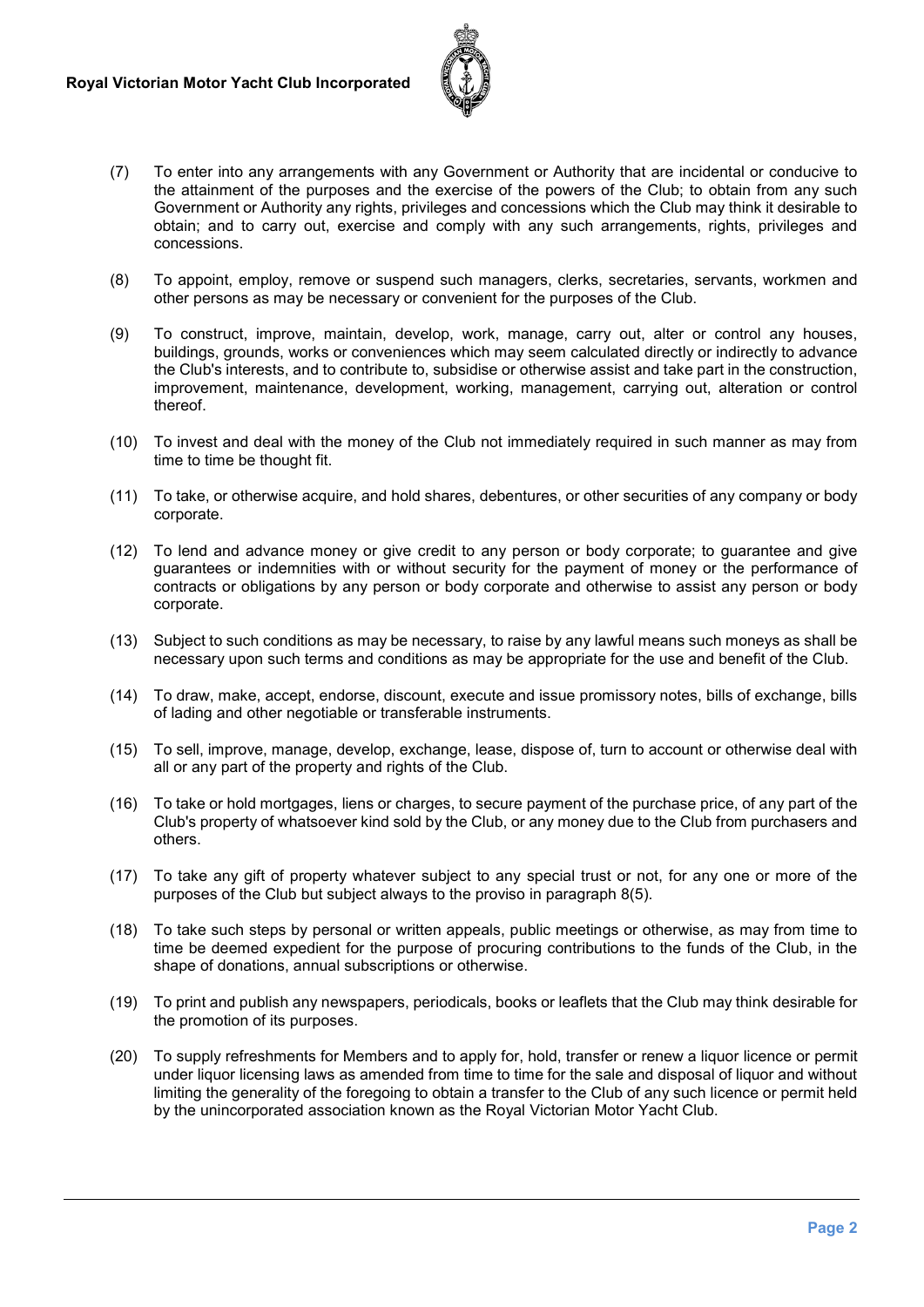

- (21) To make rules regulations and/or by-laws for the proper governance of the Club and carry out the purposes and do all such lawful things as are incidental or conducive to the attainment of the purposes or any of them.
- (22) To provide and maintain its facilities in good order and condition within the limits, if any, of the funds for the Club.
- (23) To make donations for patriotic, charitable or community purposes.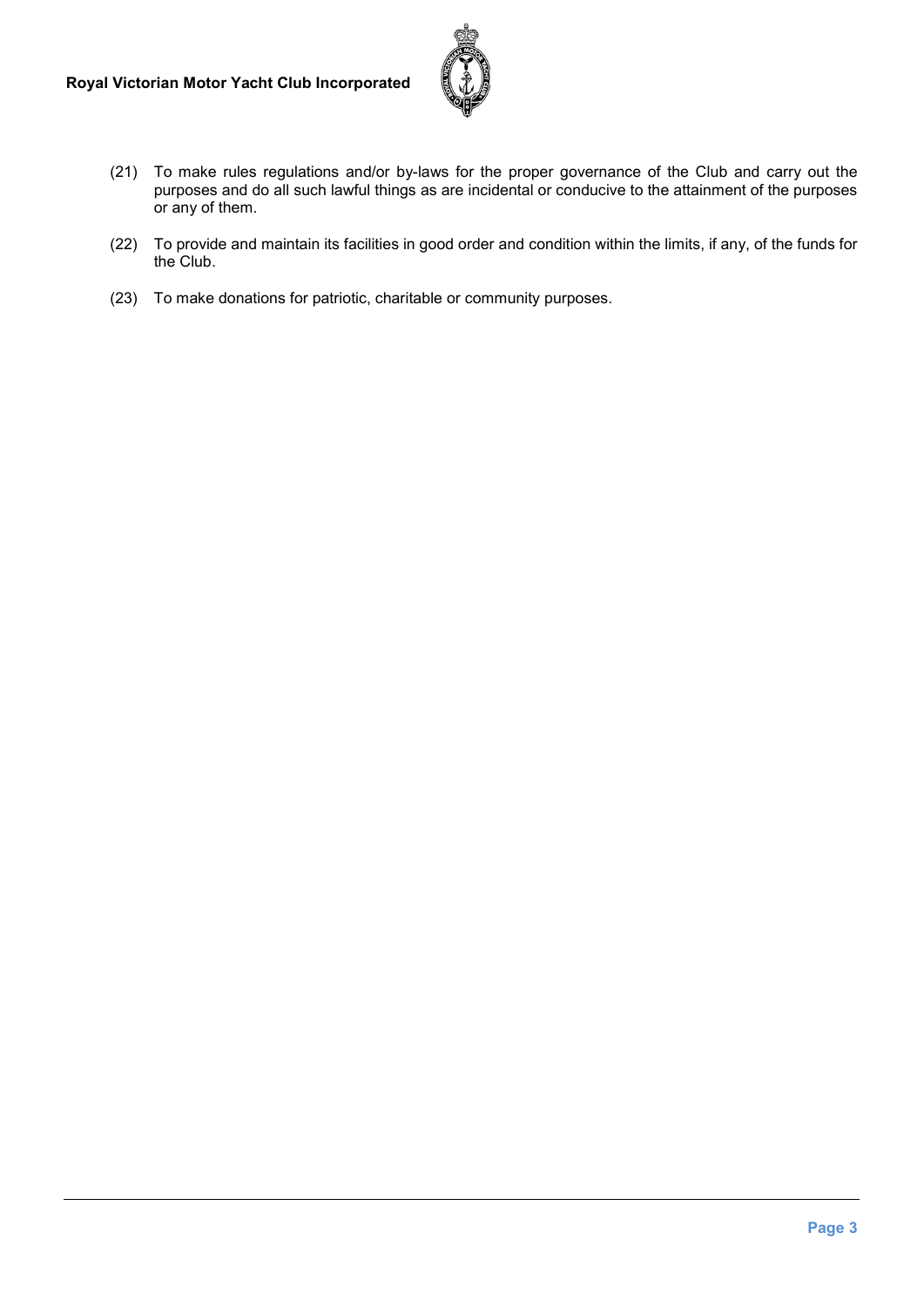

## **ROYAL VICTORIAN MOTOR YACHT CLUB INCORPORATED**

## **RULES**

#### **1. NAME**

The name of the incorporated association is the Royal Victorian Motor Yacht Club Incorporated (in these Rules called ("the Club").

#### **2. DEFINITIONS AND INTERPRETATIONS**

- (1) In these Rules, unless the contrary intention appears:
- Boat" means a power boat or vessel predominantly propelled by motor power or any vessel accepted by the Committee for registration on the Boat Register, except for commercial boats or vessels or boats used for commercial purposes, which are specifically excluded.

"Boat Register" means the register of Boats owned by Members as provided in Rule 37.

"By-laws means the By-laws of the Club made in accordance with Rule 26(2).

"Club House" means the building located at 260 Nelson Place, Williamstown, Victoria designated as the Club House.

"Club Premises" means any land, buildings, water, jetties, marinas or slipways from time to time used or occupied by the Club.

"Committee" means the committee of management of the Club referred to in Rule 23

"Crew Member" means a member who is not the owner of a boat or any interest in a boat.

"Disciplinary appeal meeting" means a meeting of the Members of the Club convened under sub rule 19(6).

"Disciplinary meeting" means a meeting of the disciplinary subcommittee convened for the purposes of Rule 19(4).

"Disciplinary subcommittee" means the subcommittee of the Committee appointed under Rule 19(2).

"Fees and Subscriptions" mean fees, charges, invoices and other subscription payments levied by the Club from time to time on Members, non-Members, contractors, guests and other third parties.

"Financial Year" means the year ending 31 March.

"Flag Officers" means the Officers specified in Rule 27(2).

"Full Term" means the period between two consecutive Annual General Meetings.

"General Meeting" means an Annual, Quarterly or Special General Meeting of the Club.

"Marina berth" means a marina berth specified in these Rules.

"Member of the Committee" includes Officers of the Club and Committee Members.

"Officer of the Club" means an officer specified in Rule 27(1).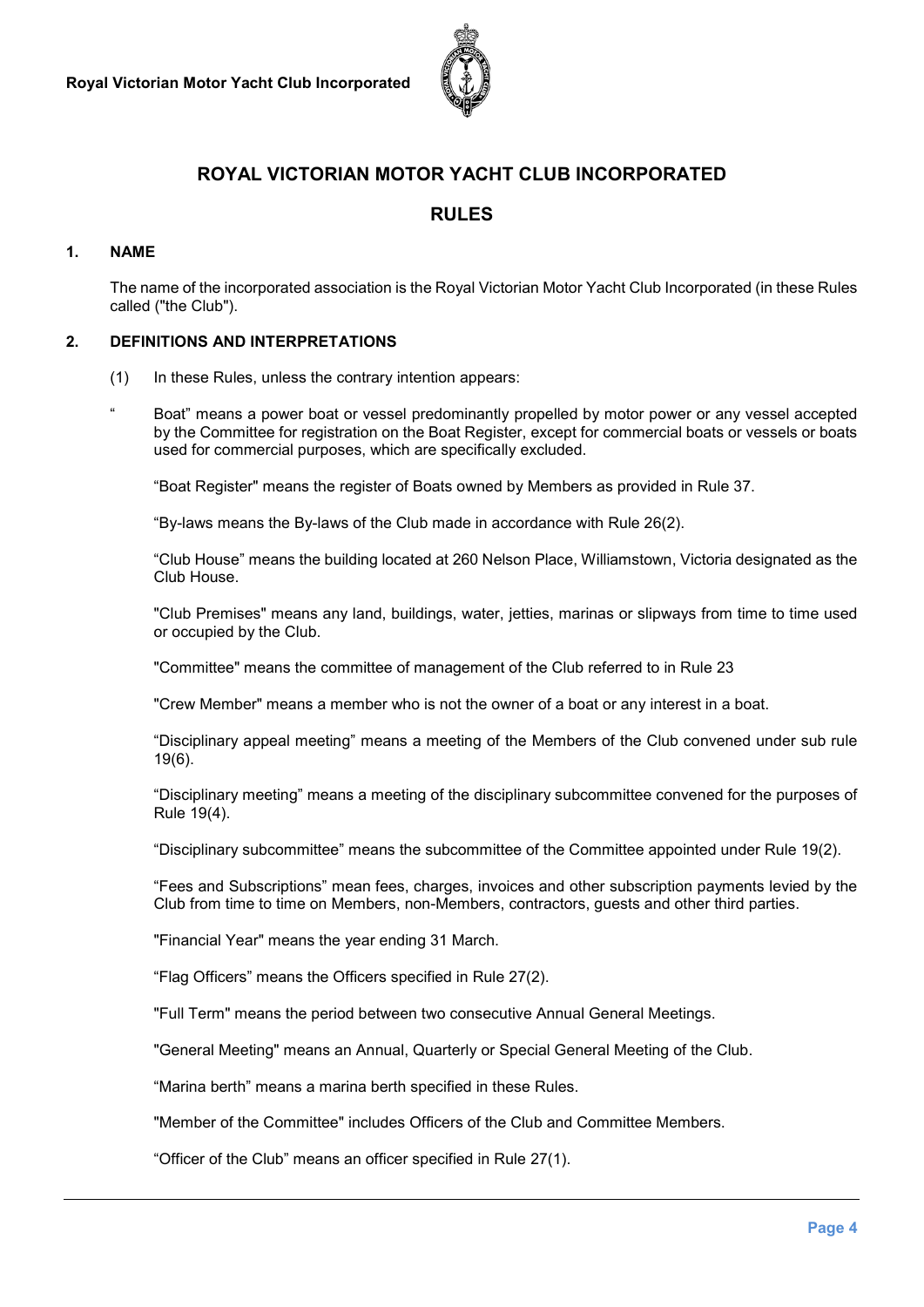

"Owner" means either:

- an individual / natural person who is the sole proprietor of a boat in his or her own name; or
- an individual / natural person who is a co-owner (in the sense of being a 'joint tenant' or 'tenant in common') of a boat in his or her own name; or
- an individual / natural person who is a shareholder in his or her own name in a private/proprietary company registered in Australia where that company is the sole proprietor of a boat; or
- An individual / natural person who is a lessee of a boat in his or her own name.

"Rules" means these Rules as amended from time to time.

"Secretary" means the Secretary of the Club.

"Spouse" means the legal or de-facto spouse of a Full Member.

"The Act" means the *Associations Incorporation Reform Act 2012* as amended from time to time.

"The Register" or "Register of Members" means the Register of Members kept by the Club in compliance with the provisions of the Act.

"The Regulations" means the regulations made under the Act.

"Warranted Royal Yacht Club" means a Yacht Cub which operates under a Royal Warrant.

- (2) Words or expressions contained in these Rules shall be interpreted in accordance with the provisions of the *Interpretation of Legislation Act 1984* and the Act.
- (3) In these Rules a reference to legislation includes a modification or re-enactment of it, a legislative provision substituted for it or an amendment of it and a regulation, rule or statutory instrument issued under it.

#### **3. MEMBERSHIP**

- (1) Membership of the Club shall be divided into the following categories of members:
	- a) Full member
	- b) Partner member
	- c) Family member
	- d) Clubhouse member
	- e) Junior member
	- f) Temporary member
	- g) Honorary Life member
	- h) Honorary member
	- i) Country member
	- j) Absent member; and
	- k) Reciprocal member.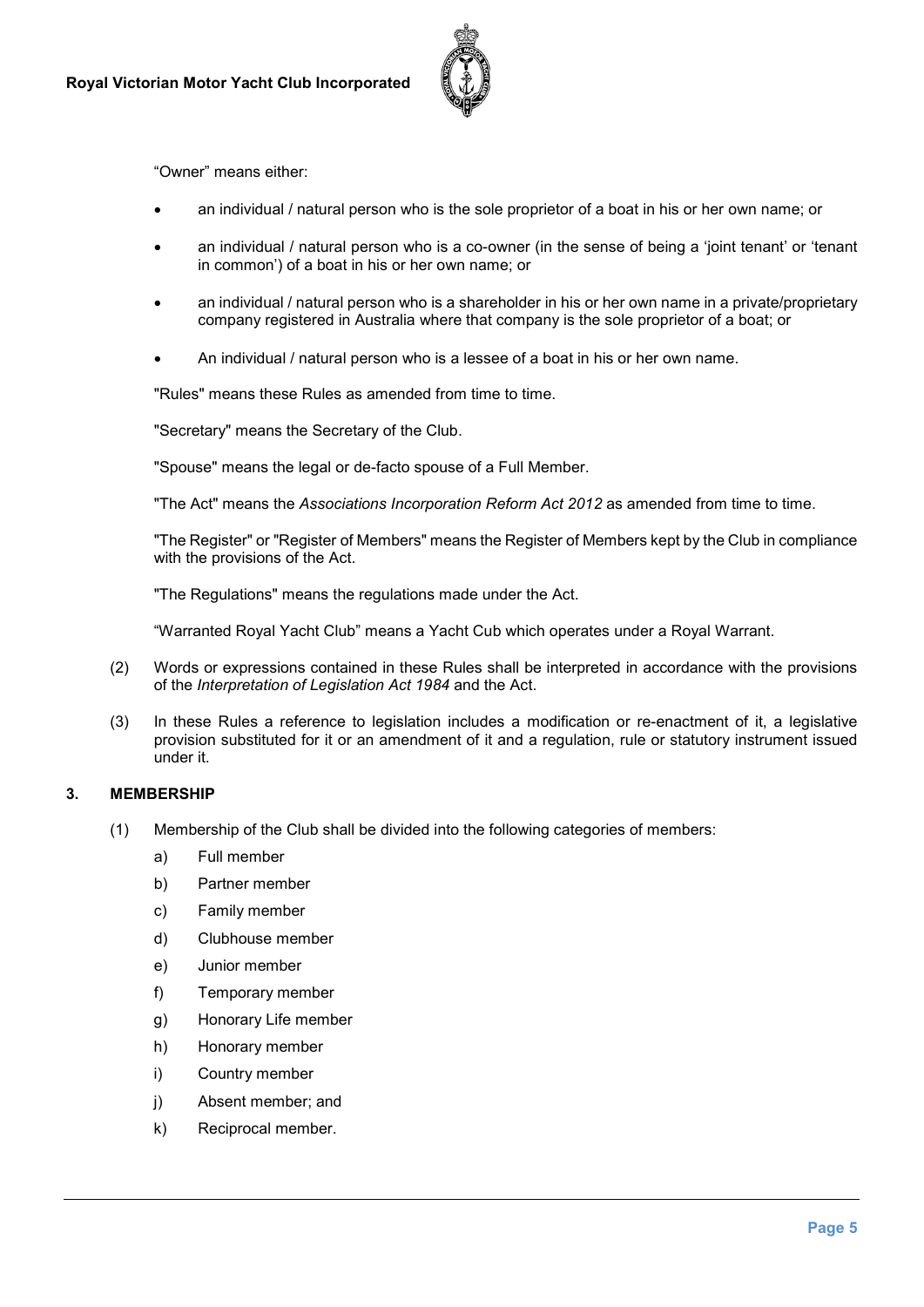

- (2) No person shall be permitted to become an Honorary Member, Honorary Life Member, Reciprocal Member, Absent Member or Temporary Member of the Club or be relieved of the requirement to pay regular subscriptions unless he or she possesses the qualifications defined in and subject to the conditions prescribed in these Rules.
- (3) No person under eighteen years of age shall be admitted as a Member of the Club except if eligible to be and accepted as a Family Member or Junior Member.

#### **4. FULL MEMBER**

- (1) Any person ("the candidate") being of good character shall be eligible to be a Full Member.
- (2) The candidate must be proposed by a Full Member, Partner Member, Clubhouse Member or Country Member and the application must be seconded by a Full Member. Each such Member must have been a Member for not less than two years preceding the application. The proposer and the seconder shall establish that the candidate is eligible for election. The candidate, proposer and seconder shall each sign the application.
- (3) An application for membership in the form prescribed by the Committee shall be completed by the proposer and sent to the Secretary. Upon being satisfied that the candidate is eligible for membership, the Secretary shall display the application in a conspicuous place in the Club House for at least two weeks before the next meeting of the Committee at which the candidate's application will be considered.
- (4) The candidate shall be elected a Full Member of the Club only by the unanimous vote of all the members of the Committee present at the meeting at which the candidate's application is considered, subject to all fees and subscriptions being paid.
- (5) A Full Member shall be entitled to all the rights and privileges of the Club.

#### **5. PARTNER MEMBER**

- (1) A person who is the spouse of a Full Member shall be eligible to be a Partner Member.
- (2) A Full Member may propose their spouse to be a Partner Member.
- (3) A candidate for Partner Member shall be elected in the same manner as a candidate for Full Member, subject to both the Full Member and the Full Member's spouse having paid the fees and subscriptions payable in respect of their respective memberships.
- (4) The Partner Member shall be entitled to all the rights and privileges of the Club except the rights to vote or to nominate persons to the Committee or to become a member of the Committee or to apply for a Marina berth.
- (5) If a Full Member's membership expires at any time, the spouse's Partner Membership shall simultaneously expire.
- (6) If a Full Member advises the Club in writing that the Partner Member has ceased to be their spouse, the Partner Membership of the former spouse shall terminate immediately without any requirement to refund any part of membership fees paid. Family membership of children will be retained unless otherwise advised by the Full Member.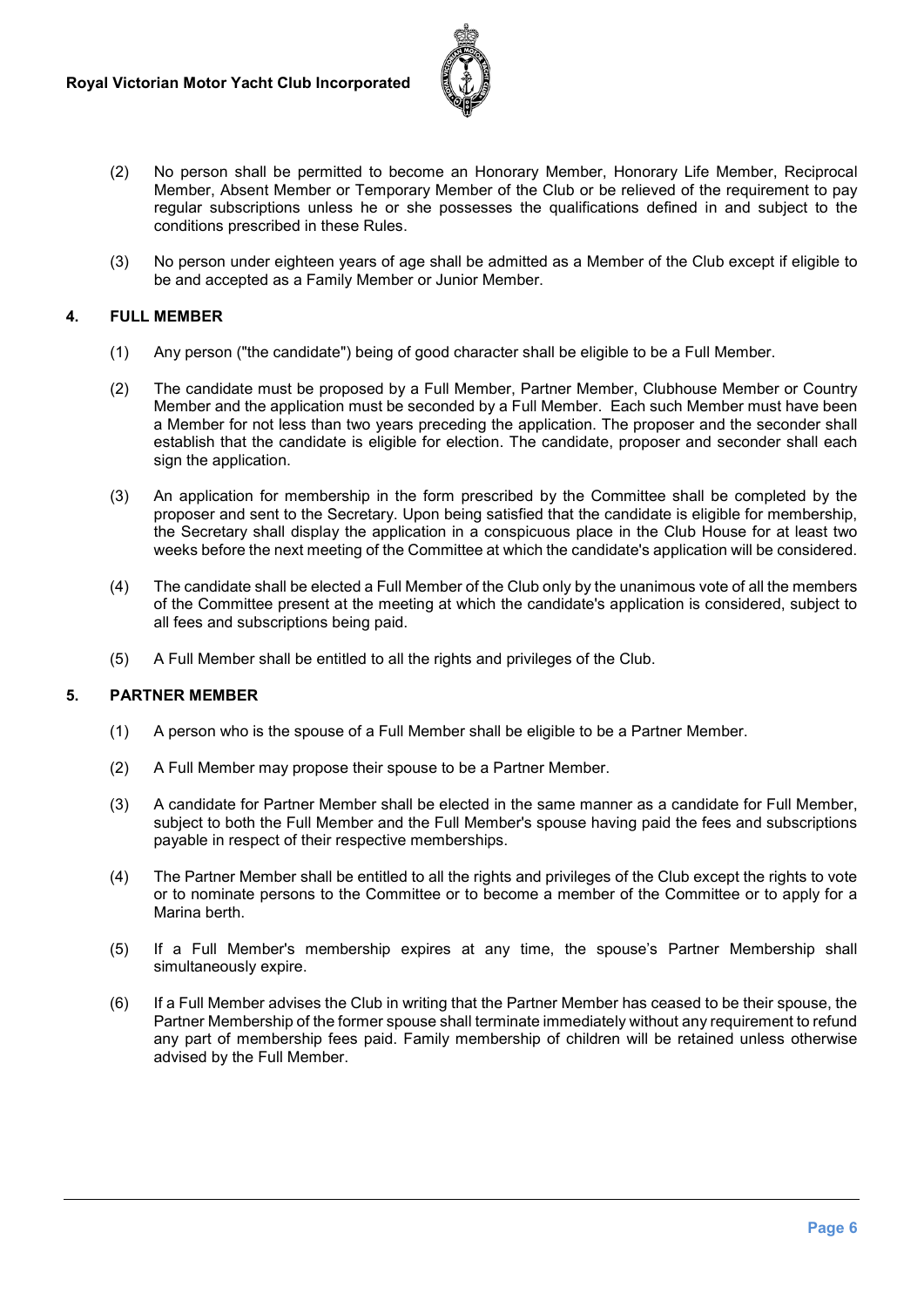

#### **6. FAMILY MEMBER**

- (1) A person who is the dependent child of a Full Member shall be eligible to be a Family Member.
- (2) Dependent children up to the age of 25 are eligible to apply for Family membership
- (3) A candidate for Family Member shall be elected in the same manner as a candidate for Full Member, subject to the Full Member having paid the fees and subscriptions payable in respect of their respective memberships.
- (4) If a Full Member's membership expires at any time, the Family Membership shall simultaneously expire.
- (5) A Family Member shall be entitled to enjoy the Club Premises but be given no other rights or privileges.

#### **7. CLUBHOUSE MEMBER**

- (1) Any person ("the candidate") being of good character shall be eligible to be a Clubhouse Member.
- (2) The number of Clubhouse Members shall not exceed 75% of the number of Members who are eligible to vote at a General Meeting at any given time, with such cap being administered by the Committee and regulated by the By-Laws.
- (3) A candidate for Clubhouse Membership shall be elected in the same manner as a candidate for Full Membership, subject to sub rule (2) being satisfied and all Membership fees and subscriptions being paid.
- (4) A Clubhouse Member shall be entitled to all the rights and privileges of the Club except the rights to vote or to nominate persons to the Committee or to become a member of the Committee or to apply for a Marina berth or to park their car in the Club House car park or to be appointed to the Boating or Marina Sub-Committees.

#### **8. JUNIOR MEMBER**

- (1) A child of a non-Member aged 10 to 18 is eligible for consideration as a Junior Member.
- (2) A Member or non-Member may propose a child to be a Junior Member.
- (3) A Junior Member shall be elected in the same manner as a candidate for either Full or Clubhouse Membership, subject to the Membership fees and subscriptions being paid.
- (4) A Junior Member is eligible to participate in Club events, specifically those held for Junior Members or Family Members under 25 years. A Junior Member is not entitled to any other rights and privileges of the Club.

#### **9. TEMPORARY MEMBER**

- (1) A person may become a Temporary Member for a period not exceeding thirty days upon being introduced and nominated by two Committee Members and paying the fees and subscriptions payable with respect to such membership.
- (2) A member of another Yacht Club may be elected a Temporary Member of the Club for a period not exceeding 30 days at the discretion of the Committee, without payment of any fees.
- (3) A Temporary Member shall be entitled to all the rights and privileges of the Club except the rights to vote or to nominate persons for Membership or nominate persons to the Committee or to become a member of the Committee or to apply for a Marina berth or to park their car in the Club House carpark.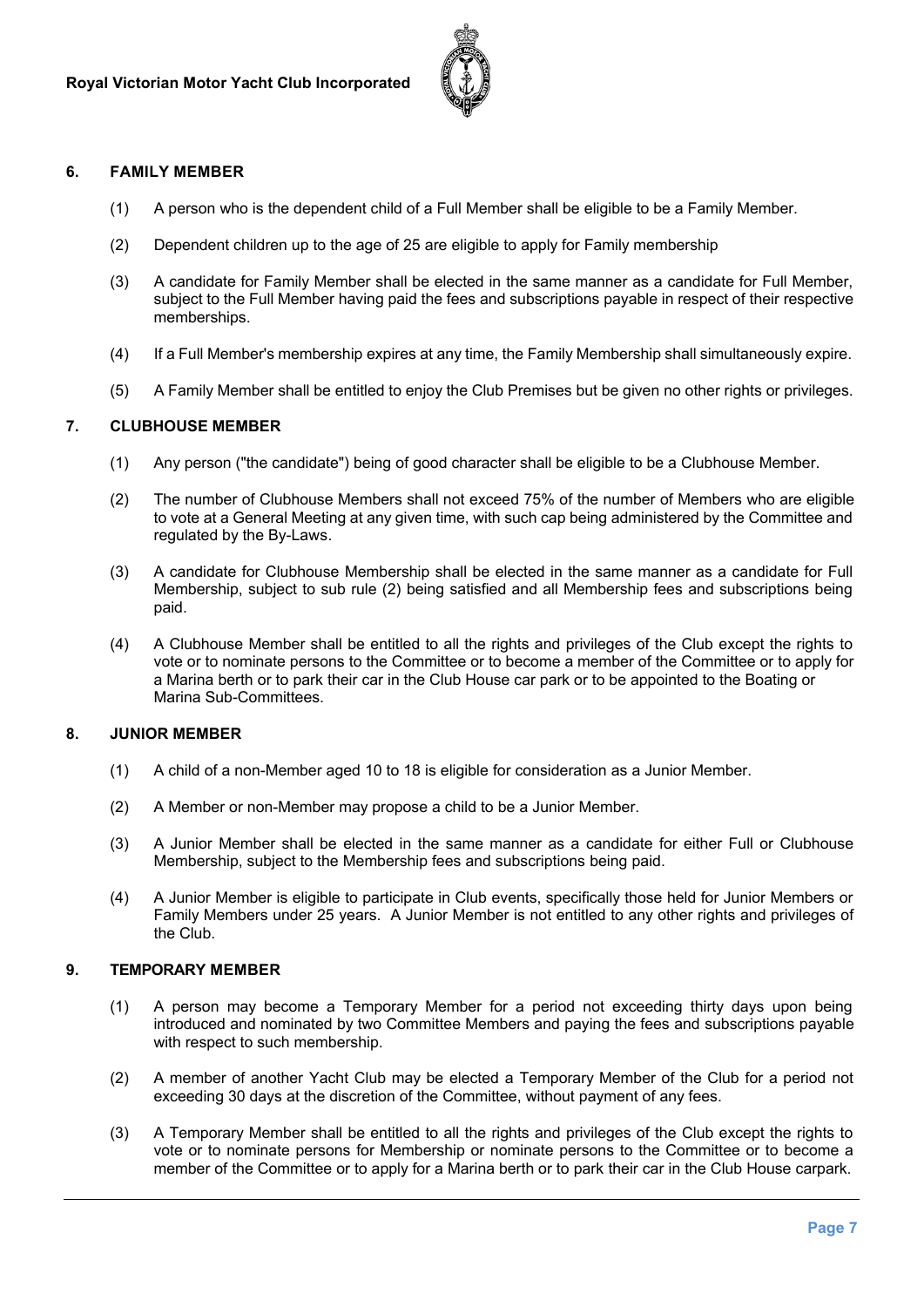

#### **10. HONORARY LIFE MEMBER**

- (1) Persons who have rendered outstanding and valuable service to the Club may, upon the unanimous recommendation of the Committee, confirmed by the unanimous vote of the Full Members present at a General Meeting be elected to Honorary Life Membership of the Club.
- (2) Honorary Life Membership may be terminated on the recommendation of the Committee confirmed by a majority vote of the Full Members present at a General Meeting.
- (3) An Honorary Life Member shall be entitled to all the rights and privileges of the Club including the same rights to vote and to nominate persons to the Committee and to become a member of the Committee as are enjoyed by Full Members and is not subject to payment of an annual subscription.

#### **11. HONORARY MEMBER**

- (1) The following persons are, ex officio, Honorary Members:
- (2) The Patron and Vice Patron (if any);
- (3) His or Her Excellency the Governor General of Australia and suite;
- (4) His or Her Excellency the Governor of Victoria and suite;
- (5) The Mayor for the time being of the City of Hobsons Bay;
- (6) The Commodore for the time being of any lawfully constituted Australian Yacht Club; and
- (7) Commissioned Officers of the Royal Australian Navy and of the Royal Navy.
- (8) A Patron and Vice Patron may be appointed annually by unanimous resolution of the Committee.
- (9) An Honorary Member shall be entitled to all the rights and privileges of the Club except the rights to vote or to nominate persons to the Committee or to become a member of the Committee or to be allocated a Marina berth and is not subject to payment of any annual fee or subscription.

#### **12. COUNTRY MEMBER**

- (1) A person permanently residing not less than one hundred and fifty kilometres from the Club Premises may be elected to Country Membership.
- (2) A candidate for Country Membership shall be elected in the same manner as a candidate for Full Membership.
- (3) A person shall cease to be a Country Member if he or she ceases to permanently reside not less than one hundred and fifty kilometres from the Club House.
- (1) A Country Member shall be entitled to all the rights and privileges of the Club including the same rights to vote and to nominate persons to the Committee and to become a member of the Committee as are enjoyed by Full Members but not apply for a Marina Berth.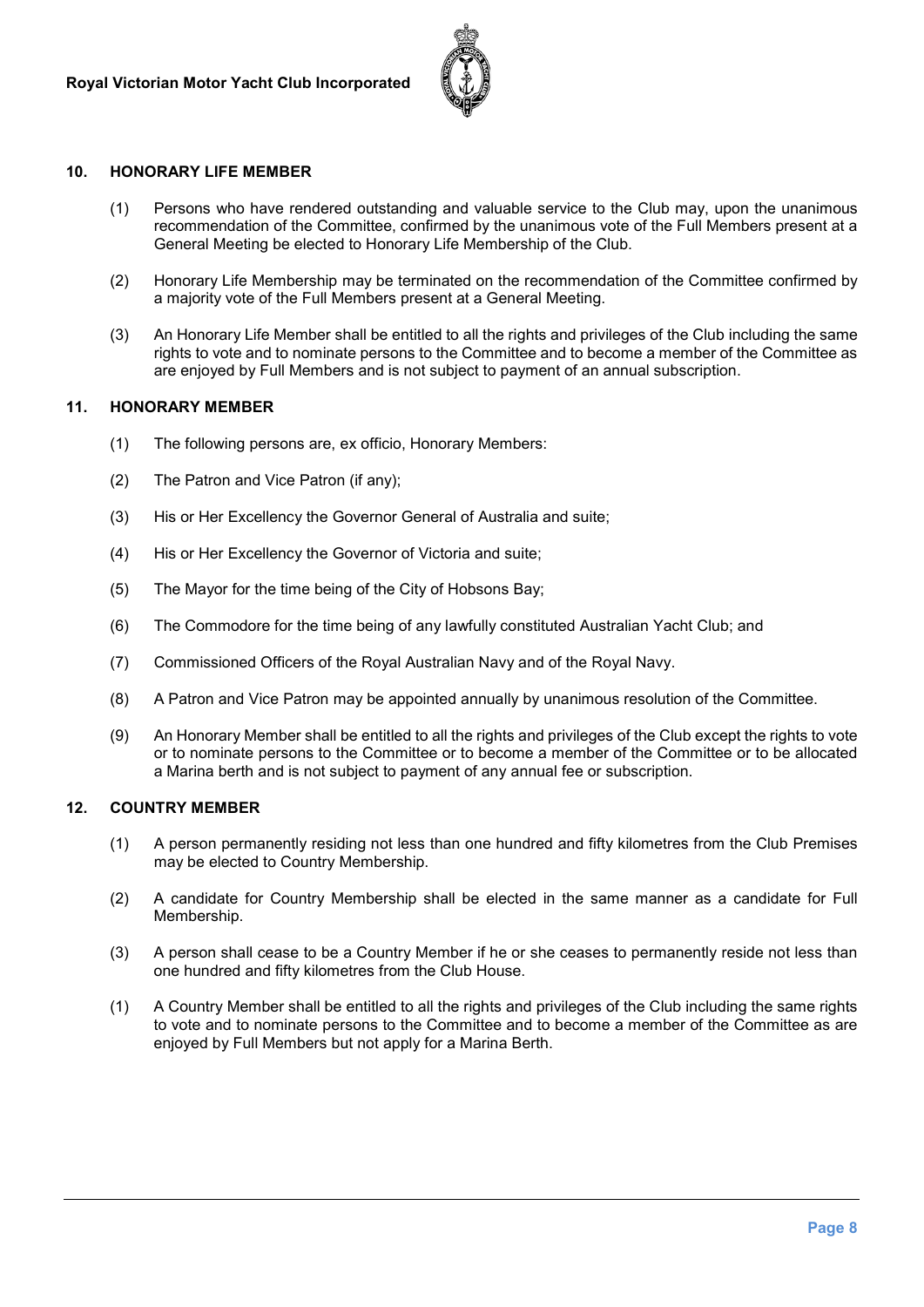

#### **13. ABSENT MEMBER**

- (1) A member, other than a Temporary Member or Country Member, intending or likely to be absent from the Melbourne Metropolitan Area for one year or more may apply to the Committee to be placed on an Absent Members' list and if so placed he or she shall be deemed an Absent Member and shall not be liable to pay annual subscription fees which become due for payment at any time during such absence.
- (2) An Absent Member may resume his or her previous Membership at any time by paying such proportion of the then current annual subscription payable in respect of his or her previous Membership as the Committee shall determine and must resume his or her previous Membership within 30 days of his or her return to the Melbourne Metropolitan Area.
- (3) An Absent Member shall not be entitled to any of the rights or privileges of the Club but may be the guest of a Member.

#### **14. RECIPROCAL MEMBER**

- (1) The Committee may grant reciprocal rights to the members of another yacht club or other yacht clubs upon such terms and conditions as the Committee thinks fit.
- (2) A member of a club with reciprocal rights shall be entitled to all the rights and privileges of the Club except the rights to vote or to nominate persons for Membership or to the Committee or to become a member of the Committee or to apply for a Marina berth.

#### **15. REGISTER OF MEMBERS**

- (1) The Secretary must keep and maintain a Register of Members in which shall be entered the full name of each current member, the address for notice last given by that member, his or her category of membership, date of election to membership and any other information required by the Committee and in which shall be entered the date upon which each former member ceased to be a member. The Register of Members shall be available for inspection by all Members subject to Sections 58 and 59 of the Act.
- (2) It is the obligation of every Member to notify the Secretary promptly in writing of any change that has occurred in respect of that member's particulars.
- (3) The Secretary must promptly enter every such change of particulars in the Register of Members.
- (4) The Committee may publish a Members' Directory containing Members' contact details and Boat name where relevant subject to the right of Members to opt out of publication.

#### **16. ENTRANCE FEES**

- (1) Entrance fees for all categories of membership shall be determined by the Committee from time to time subject to sub-rules (2) and (3).
- (2) No entrance fees shall be payable by Honorary Members or Honorary Life Members.
- (3) No entrance fees shall be required of an applicant for membership who is at the time of application a financial member of another warranted Royal Yacht Club.
- (4) A former Member seeking to re-join the Club and otherwise liable to pay an entrance fee may be relieved from the payment thereof if he or she has formerly been a Member of the Club for not less than two successive years during which time his or her annual subscription and other moneys due by him or her to the Club has been promptly paid.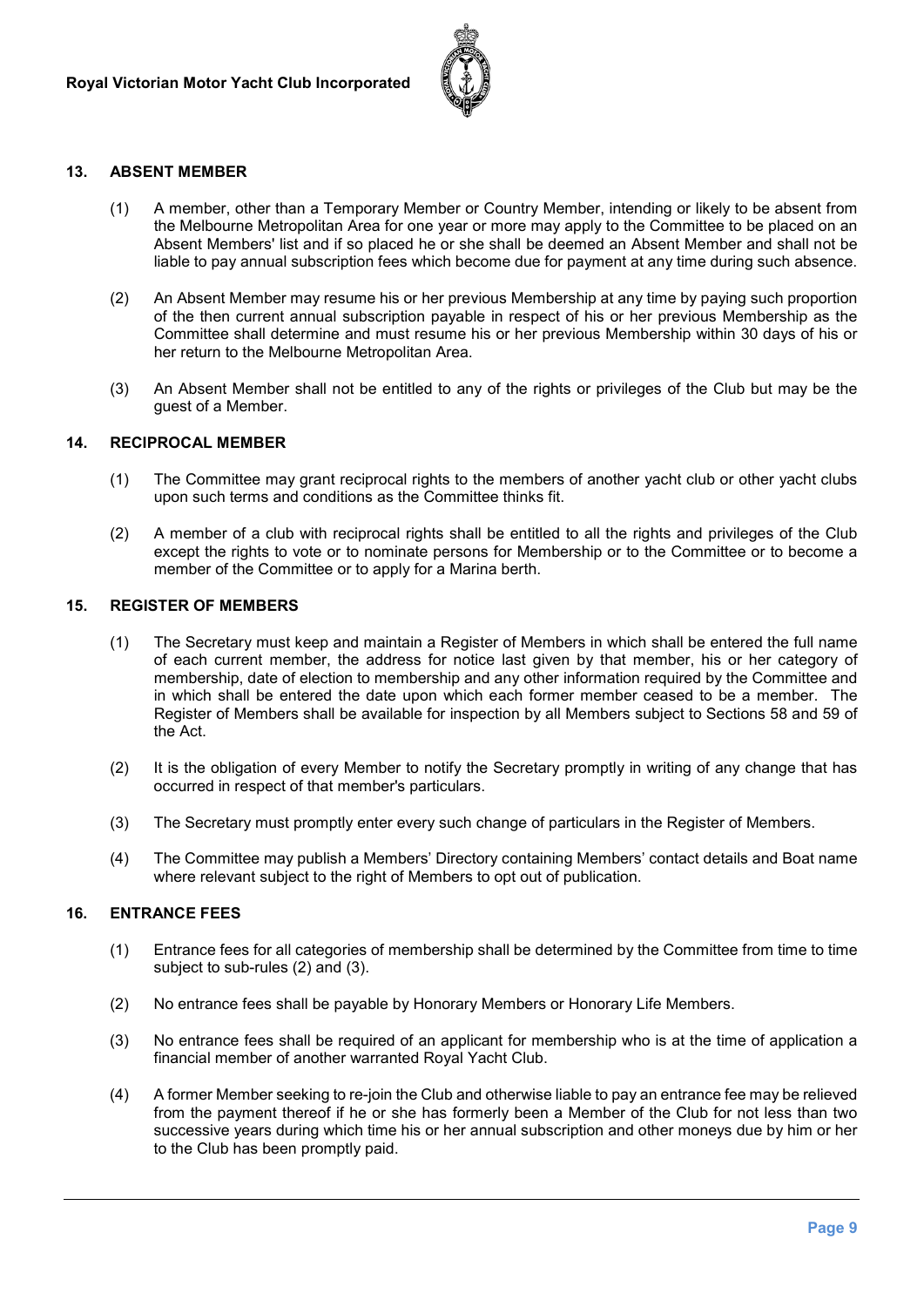

#### **17. SUBSCRIPTIONS**

- (1) The Annual Subscription shall be due and payable on the first day of April in each year.
- (2) The Annual Subscription shall be:

| a) | Full Member:         | \$505.00                                                                   |
|----|----------------------|----------------------------------------------------------------------------|
| b) | Partner Member:      | 40% of Full Member Subscription                                            |
| C) | <b>Family Member</b> | 25% of Full Member Subscription                                            |
| d) | Clubhouse Member:    | Up to 100% of Full Member Subscription (as determined by the<br>Committee) |
| e) | Country Member:      | \$311.00                                                                   |
| f) | Junior Member:       | \$100                                                                      |
| g) | Temporary Member     | \$75                                                                       |

Subscriptions shall be increased annually at a rate equivalent to the official CPI All Groups Melbourne established by the Commonwealth Government, or, such other sum as may be determined by the Members provided the Annual Subscription shall never be less than \$10.00 and shall always be payable in advance.

- (3) Honorary Life Members, Honorary Members and subject to Rule 13(2) Absent Members shall not be liable to pay any Annual Subscription.
- (4) An account for the Annual Subscription shall be sent to each Member liable to pay the same prior to the first day of April. If such Member has not paid his or her subscription by the following first day of June their name shall be published as a defaulter in a conspicuous place in the Club House and if after 14 days following such publication such subscription remains unpaid such person shall thereupon automatically cease to be a Member but subject to that person remaining liable for the payment of all monies owed by him or her to the Club. At the time such Member's name is published as a defaulter the Secretary shall send him or her a final notice regarding his or her subscription and a copy of this rule.
- (5) A person elected to membership during the year will be charged an Annual Subscription pro-rata for the remainder of that Financial Year.

#### **18. OUTSTANDING MONIES**

- (1) Any Member indebted to the Club after that debt or any part of it falls due for payment shall not be entitled to attend any meeting of the Club or to exercise any of the rights and privileges of the Club until such debt is paid in full.
- (2) Payments on account of indebtedness shall be accepted as payment of debts in order of their having been incurred.
- (3) Subject to the provision of Rule 16(4) if any Member is indebted to the Club in respect of any debt for more than 60 days that Member's membership shall terminate automatically unless for good reason the Committee otherwise decides.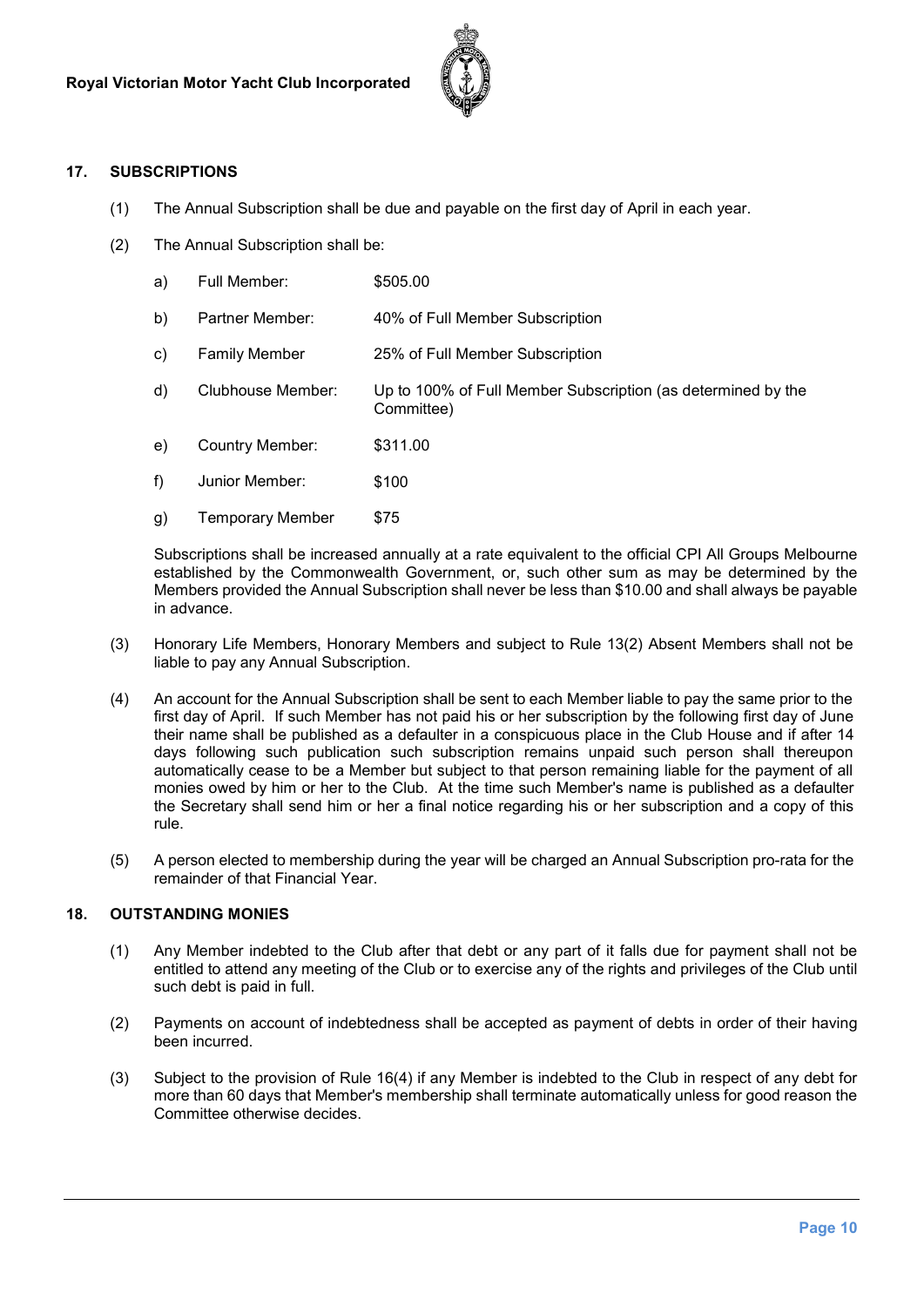

(4) All money due by a Member to the Club on resignation, cessation of membership or expulsion is a debt due by such member to the Club and payable on demand.

#### **19. RESIGNATION OF MEMBERSHIP**

A Member may resign their membership by notice in writing to the Secretary accompanied by payment of all fees, subscriptions and other money due by him or her to the Club.

#### **20 DISCIPLINE OF MEMBERS**

- (1) The Club may take disciplinary action against a Member other than an Honorary Life Member or Honorary Member in accordance with these Rules if it is determined that the Member:
	- a) has refused or neglected to comply with these Rules; or
	- b) has engaged in conduct unbecoming a Member of the Club; or
	- c) has engaged in conduct prejudicial to the Club.
- (2) If the Committee is satisfied that there are sufficient grounds for taking disciplinary action against a Member:
	- a) The Committee must appoint a disciplinary subcommittee, on its behalf, to hear the matter and determine what action, if any, to take against the Member.
	- b) The members of the disciplinary subcommittee
		- (i) may by Committee members, Members of the Club or anyone else; but
		- (ii) must not be biased against, or in favour of, the Member.
- (3) Before disciplinary action is taken against the Member:
	- a) The Secretary must give written notice to the Member;
		- (i) stating that the Club proposes to take disciplinary action against the Member; and
		- (ii) stating the grounds for the proposed disciplinary action; and
		- (iii) specifying the date, time and place of the disciplinary meeting at which the disciplinary subcommittee intends to consider the disciplinary action against the Member; and
		- (iv) advising the Member that he or she may attend the disciplinary meeting and address the disciplinary subcommittee at that disciplinary meeting and / or give a written statement to the disciplinary subcommittee at any time before the disciplinary meeting.
	- b) The notice must be given no earlier than 28 days, and no later than 14 days, before the disciplinary meeting is held and may be delivered to the Member personally or by leaving it at the Member's address for notice contained in the Register of Members with an adult person or posted to such address for notice by pre-paid registered post or in any other way which is provided by law served upon the Member.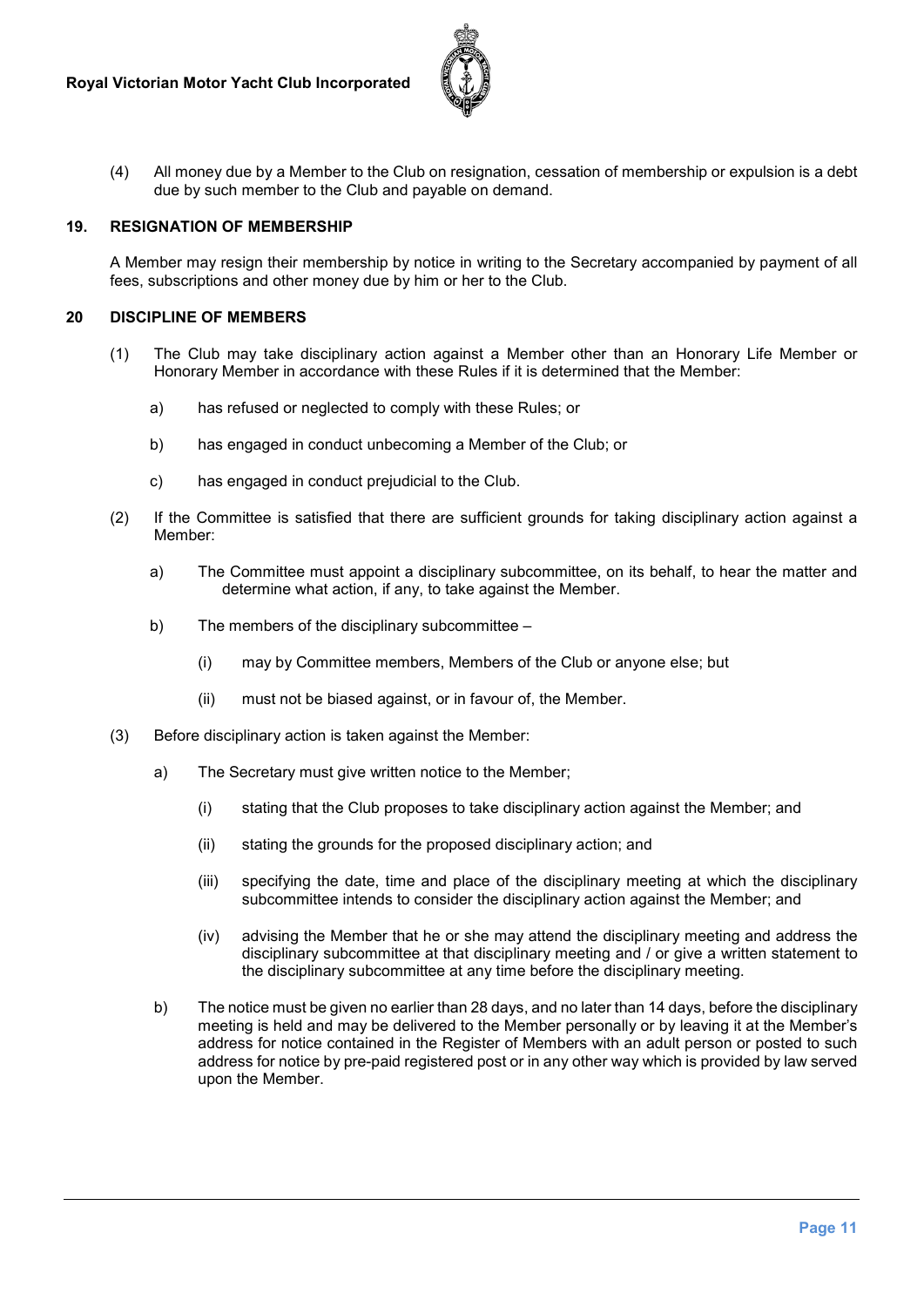

- (4) At the disciplinary meeting:
	- a) The disciplinary subcommittee must:
		- i) give the Member an opportunity to be heard; and
		- ii) consider any written statement submitted by the Member; and
		- iii) after complying with sub rule a) (i) and (ii) the disciplinary subcommittee may
			- (i) take no further action against the Member; or
			- (ii) subject to sub rule  $(4)$  a) (iii) D:
				- A reprimand the Member; or
				- B suspend the membership rights of the Member for a specified period; or
				- C expel the Member from the Club; but
				- D may not fine the Member.

b) The suspension of membership rights or the expulsion of a Member by the disciplinary subcommittee under this Rule takes effect immediately after the vote is passed.

- (5) A person whose membership rights have been suspended or who has been expelled from the Club under Rule 19(4) may give notice to the effect that he or she wishes to appeal against the suspension or expulsion.
	- a) The notice may be given:
		- (i) to the disciplinary subcommittee immediately after the vote to suspend or expel the person is taken; or
		- (ii) to the Secretary no later than 48 hours after the vote.
- (6) Notice of the disciplinary appeal meeting must be given to the person whose membership rights have been suspended or who has been expelled from the Club and must be given in accordance with the same provisions for the giving of notice as are provided in sub rule 19(3)b) and also must be given to each Member who is entitled to vote at a General Meeting of the Club and must:
	- a) Specify the date, time and place of the disciplinary appeal meeting; and
	- b) State the name of the person against whom the disciplinary action has been taken, the grounds for taking that action and that at the disciplinary appeal meeting the Members present must vote on whether the decision to suspend or expel the person should be upheld or revoked.
- (7) At a disciplinary appeal meeting:
	- a) No business other than the question of the appeal may be conducted; and
	- b) The Committee must state the grounds for suspending or expelling the Member; and
	- c) The person whose membership has been suspended or who has been expelled must be given an opportunity to be heard; and
	- d) After complying with the foregoing provisions of this sub rule (7), the Members present and entitled to vote at the meeting must vote by secret ballot on the question of whether the decision to suspend or expel the person should be upheld or revoked;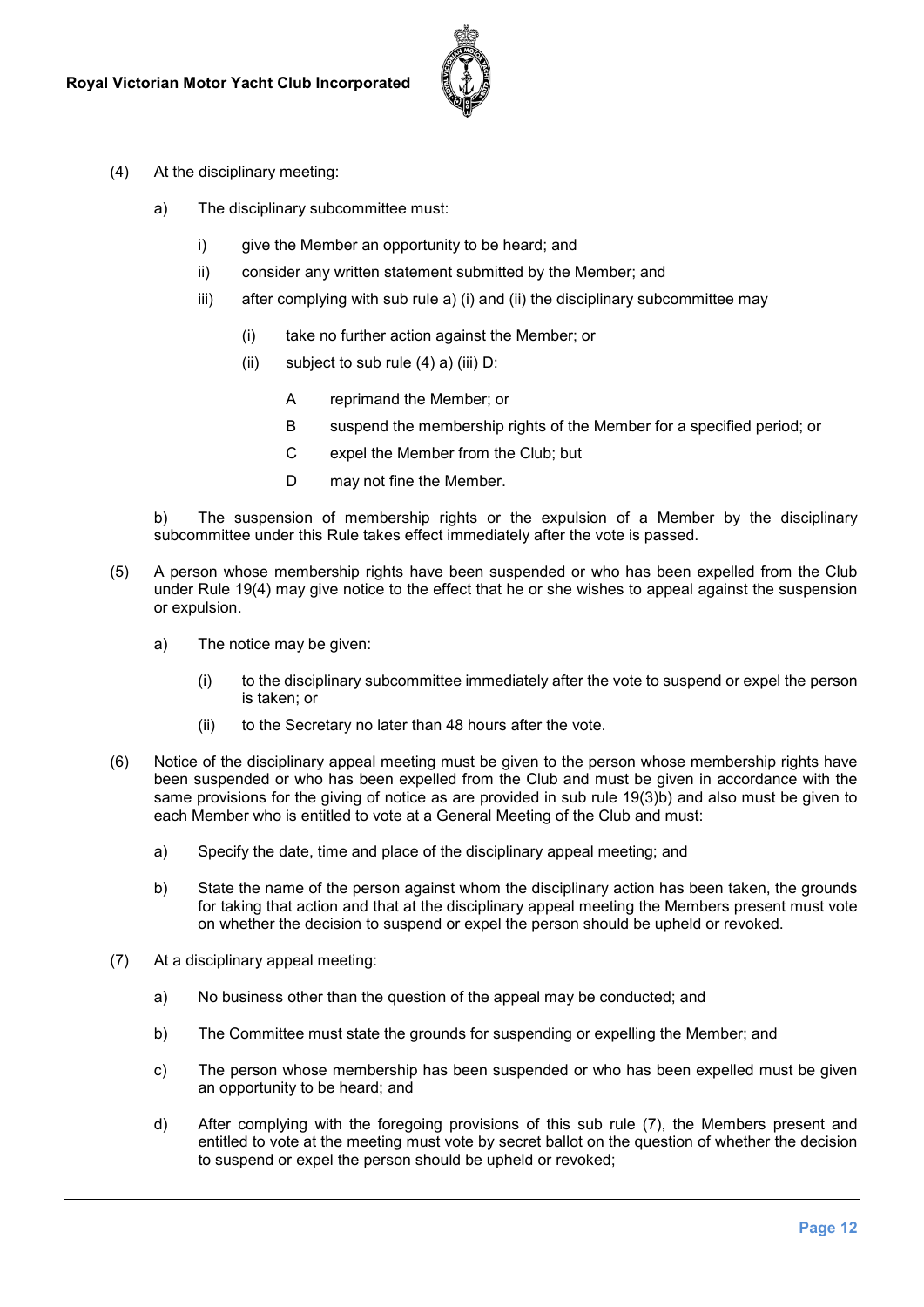

- e) A Member may not vote by proxy at the meeting; and
- f) The decision is upheld if not less than two-thirds of the Members voting at the disciplinary appeal meeting vote in favour of the decision.

#### **21. DISPUTES AND MEDIATION**

- (1) The grievance procedure set out in this Rule applies to disputes under these Rules between:
	- a) a Member and another Member;
	- b) a Member and the Club; or
	- c) a Member and the Committee.
- (2) A Member must not initiate a grievance procedure in relation to a matter that is the subject of a disciplinary procedure until the disciplinary procedure has been completed.
- (3) The parties to a dispute must meet and discuss the matter in dispute, and, if possible, resolve the dispute within 14 days after the dispute comes to the attention of all the parties.
- (4) If the parties to a dispute are unable to resolve the dispute between themselves within the time required by sub rule 21(3), the parties must within 10 days thereafter:
	- a) notify the Committee of the dispute; and
	- b) agree to or request the appointment of a mediator; and
	- c) attempt in good faith to settle the dispute by mediation.
- (5) The mediator must be:
	- a) a person chosen by agreement between the parties; or
	- b) in the absence of such agreement:
		- (i) in the case of a dispute between a Member and another Member, a person appointed by the Committee; or
		- (ii) in the case of a dispute between a Member and the Club or the Committee, a person who is a mediator appointed or employed by the Dispute Settlement Centre of Victoria (Department of Justice).
- (6) The mediator, in conducting the mediation, must:
	- a) give each party every opportunity to be heard; and
	- b) allow due consideration by all parties of any written statement submitted by any party; and
	- c) ensure that natural justice is accorded to the parties throughout the mediation process.
- (7) If the mediation process fails to resolve the dispute, the parties may seek to resolve the dispute in accordance with the Act or otherwise at law.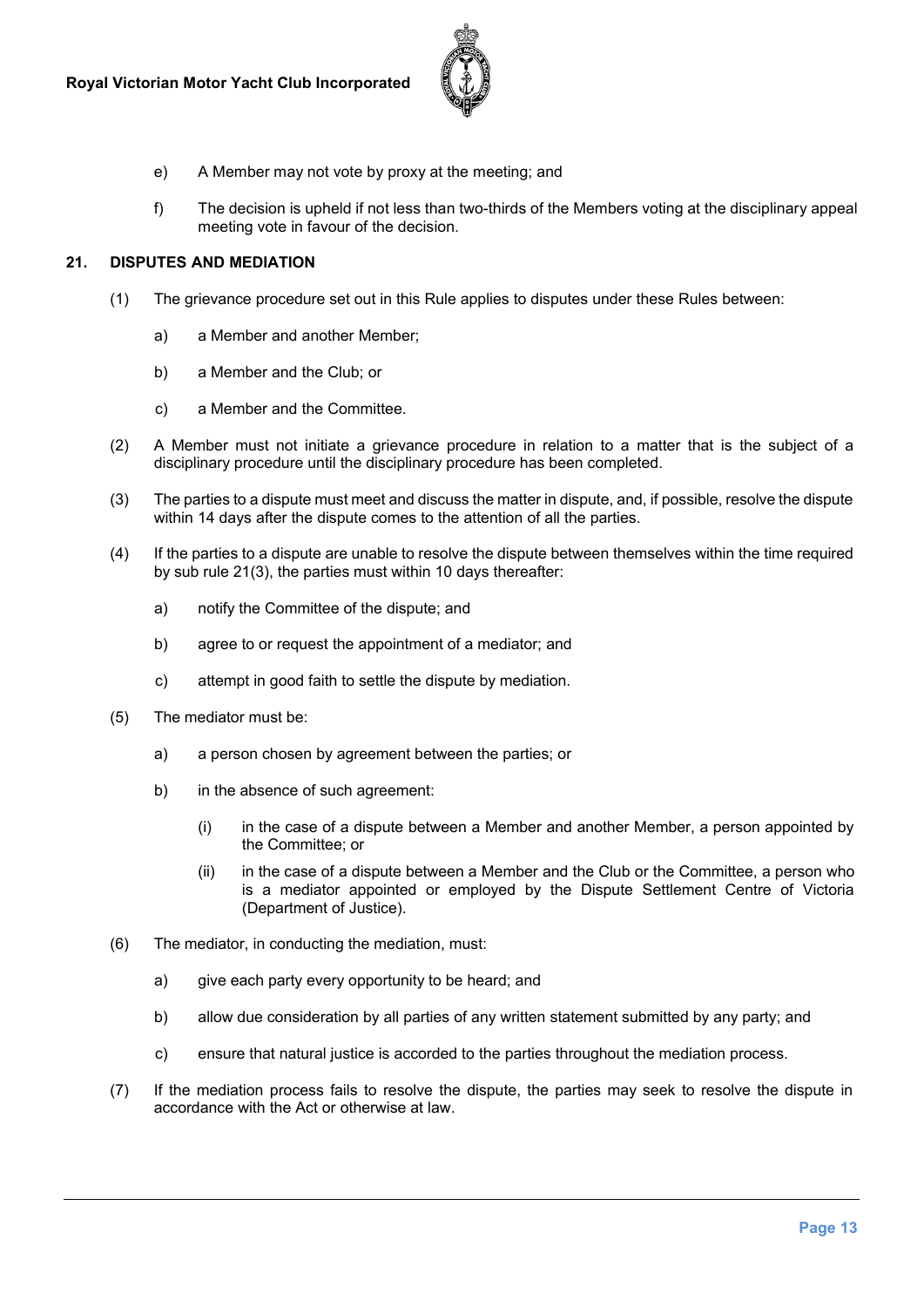

#### **22. PROHIBITION ON USE OF CLUB NAME AND ADDRESS**

A Member shall not give or use the Club's name or address nor the fact of his or her membership in any advertisement or enterprise without the written consent of the Committee first had and obtained.

#### **23. GUESTS**

- (1) A Member may introduce a visitor to the Club Premises for the day of their visit only. Members are responsible for the visitor including ensuring their compliance with the rules and by laws of the Club for the duration of their visit.
- (2) Visitors to the Clubhouse must be signed in and the name and address of such visitor shall be entered in a Visitors' Book kept for that purpose and the Member shall sign that Book against the name of his or her guest during his or her visit.
- (3) A visitor to the Clubhouse is permitted to be recorded in the Visitors' Book as a guest and enter the Clubhouse up to a maximum number of times per annum as defined by the By-Laws. If this is exceeded, the visitor may be required to apply for Membership or, if the visitor does not wish to apply for Membership or they are refused Membership, the visitor will be refused entry to the Club Premises.
- (4) A person who has been rejected as a candidate for membership or who has been expelled from the Club or whose admission as a Temporary Member has been refused shall not be introduced as a guest.
- (5) A visitor shall not be supplied with liquor in the Club premises unless in the company of a Member.

#### **24. THE COMMITTEE**

- (1) The Committee shall consist of the Officers of the Club (as defined in Rule 27) and four Full or Country Members of at least two years standing, three of whom shall have had a financial interest of not less than one third in a boat on the Boat Register for not less than two years and one of whom shall have been a Crew Member on a boat on the Boat Register for not less than two years.
- (2) Upon election the members of the Committee shall hold office until the next Annual Meeting.
- (3) A casual vacancy on the Committee may be filled by the Committee and the Member so appointed shall hold office until the next Annual Meeting.

#### **25. ELECTION OF COMMITTEE**

The Officers and Committee Members of the Committee shall be elected annually in the following manner:

- (1) Nomination of candidates for election as Officers and Committee Members shall be made in writing to the Secretary at least 14 days before the Annual Meeting in June, and such nominations shall be forthwith published in a conspicuous place in the Club House.
- (2) Each nomination shall be made by a nominator and a seconder each of whom are Members.
- (3) From the candidates so nominated the Officers and Committee Members shall be elected by ballot as hereinafter provided.
- (4) In the event of there being the same number of nominations as there are vacancies to be filled for any office or for Committee Membership the Member or Members nominated shall be declared duly elected to that office or as Committee Members as the case may be.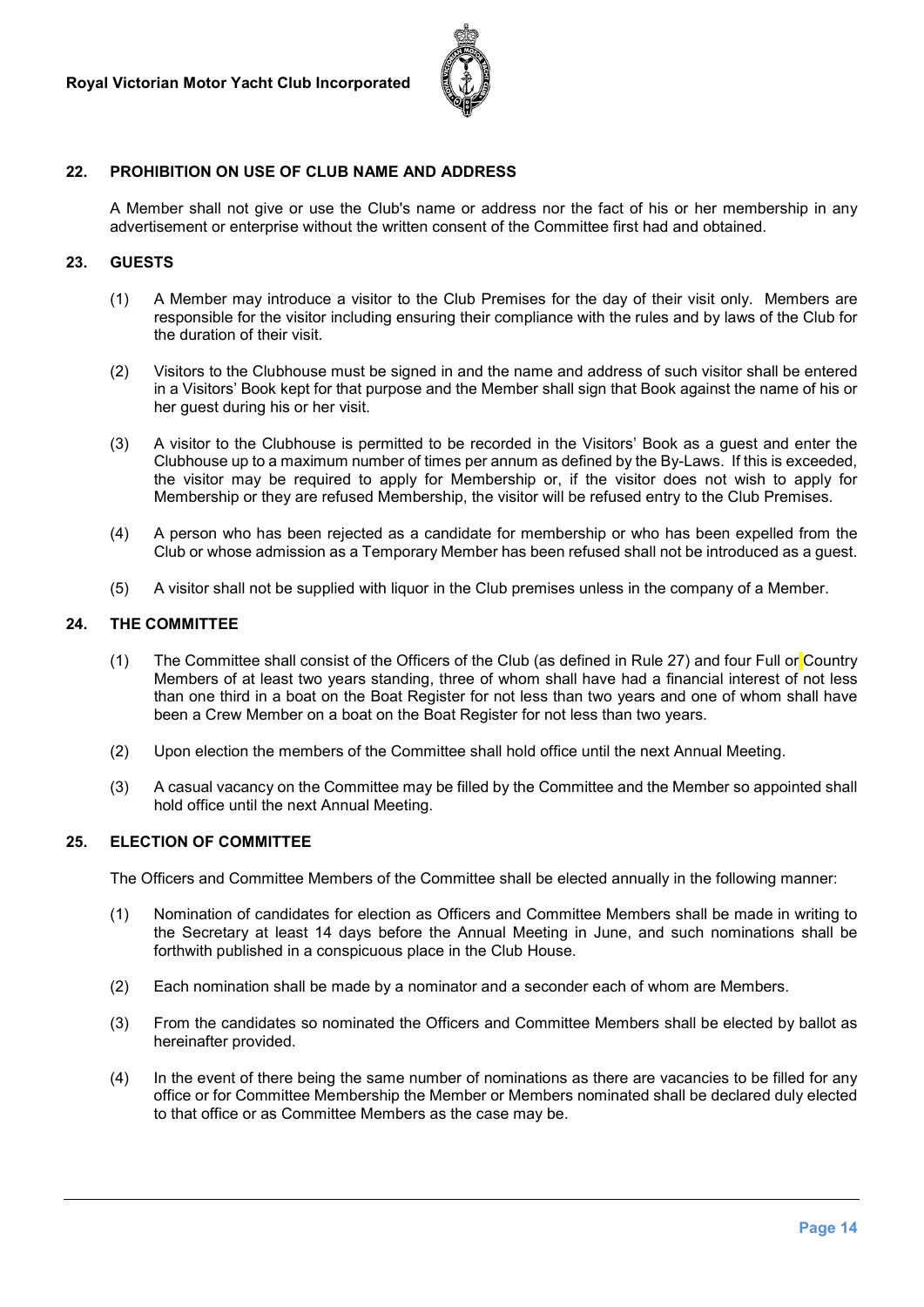

- (5) Only Members who have paid their annual subscription and all other money due to the Club shall be entitled to vote.
- (6) The ballot paper or papers shall contain the names of members nominated for the respective offices, and as Committee Members.
- (7) In voting, each Member shall personally delete from the respective ballot paper or papers so many names as will leave exactly the number of vacancies to be filled. Any ballot not so treated shall be informal and shall not count.
- (8) After voting such ballot paper or papers shall be placed in the ballot box, which shall be handed to the scrutineers chosen by the Annual Meeting, who shall as soon as possible certify to the Chairperson the result of such ballot, and the Chairperson shall thereupon declare the same, and the Members so declared shall be the Officers and Committee Members for the ensuing year.
- (9) Any such election of the Officers and Committee Members shall be invalid unless they have been elected by Members of a class of Members that constitutes not less than sixty per centum (60%) of the total Membership of the Club entitled to vote.

#### **26. COMMITTEE MEETINGS**

- (1) The Committee shall meet monthly and at such other times as it deems necessary.
- (2) Minutes of all resolutions and proceedings of the Committee shall be entered in a book kept for that purpose which must record the names of the members in attendance at the meeting, the business considered at the meeting, any resolution on which a vote is taken and the result of the vote and any material personal interest disclosed under sub rules 25(5) to 25(7).
- (3) A Committee Member who shall be absent from three consecutive meetings without leave shall cease to be a Member of the Committee.
- (4) Five Members constitute a quorum of the Committee.
- (5) A Committee Member who has a material personal interest in a matter being considered at a committee meeting must disclose the nature and extent of that interest to the Committee.
- (6) The Member
	- (a) must not be present while the matter is being considered at the meeting; and
	- (b) must not vote on the matter.
- (7) This Rule does not apply to a material personal interest
	- (a) that exists only because the member belongs to a class of persons for whose benefit the Club is established; or
	- (b) that the Member has in common with all, or a substantial proportion of, the Members of the Club.

#### **27. POWERS AND DUTIES OF THE COMMITTEE**

(1) The business and affairs of the Club shall be under the management of the Committee. Neither the Committee nor any member thereof is empowered to incur any overdraft or pledge the credit of the Club or incur any debt or liability on behalf of the Club except for day to day maintenance and management of the Club without the approval of the Members at a General Meeting.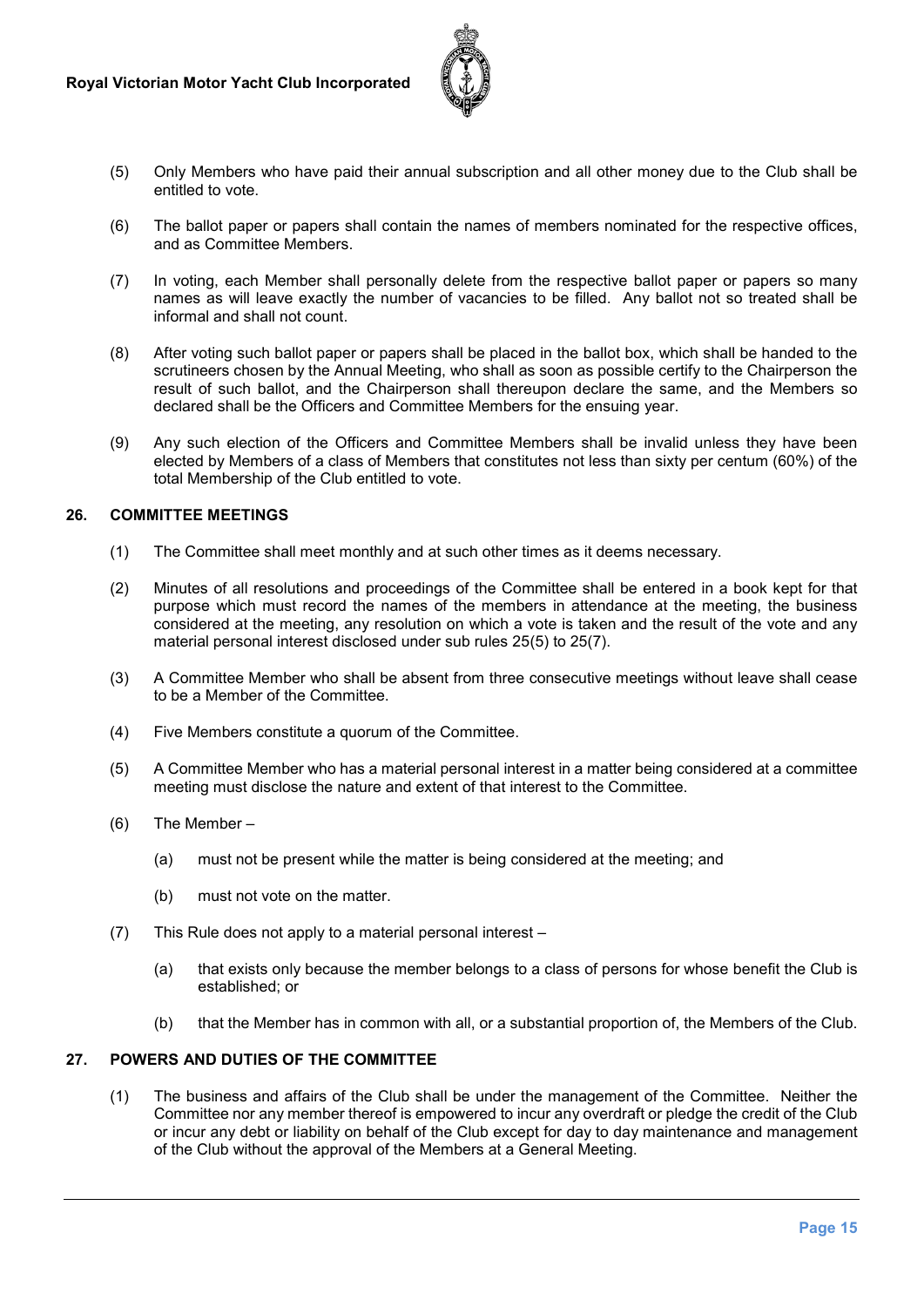

- (2) The Committee may make, vary or revoke Bylaws and regulation not inconsistent with the Act or the Rules for the management of the Club and the use of all or any of its facilities.
- (3) The Committee may appoint Members to sub-committees for specific purposes and upon such terms and conditions as the Committee determines from time to time. Such sub-committees shall have no power to act without the consent of the Committee and shall disband at the discretion of the Committee. The Officers of the Club and the immediate past commodore shall be ex-officio members of all subcommittees. Minutes of all proceedings of each sub-committee shall be entered in a book kept for that purpose.

#### **28. THE OFFICERS**

- (1) The Officers of the Club shall be the Commodore, Vice Commodore, Rear Commodore, Secretary and Treasurer.
- (2) The Commodore, Vice Commodore and Rear Commodore shall be the Flag Officers and each shall have a financial interest of not less than one third in a boat on the Boat Register and such boat shall have a minimum length on the waterline of not less than 7.62 metres and living accommodation for not less than 2 persons.
- (3) The Commodore, Vice Commodore and Rear Commodore shall each have served as Committee Members for at least one full term prior to election as Officers.
- (4) The Secretary shall attend at all General Meetings and all committee meetings unless reasonably unable to do so and shall record the resolutions and proceedings thereof in a book kept for that purpose and otherwise in accordance with the provisions of Rule 25(2). In addition thereto, he or she shall:
	- a) maintain a record of the names of Members present at all such meetings and whether a quorum is present at all times;
	- b) record all correspondence sent or received by the Club;
	- c) maintain the Register of Members in accordance with Rule 14;
	- d) maintain the Boat Register in accordance with Rule 37;
	- e) perform the duties or functions of this office in accordance with the Act, the Regulations and these Rules; and
	- f) maintain and keep under his or her control all books documents and securities of the Club and the Common Seal.
	- g) perform any other duty or function imposed on the Secretary by these Rules
- (5) The Treasurer shall:
	- a) attend at all General Meetings and all committee meetings unless reasonably unable to do so
	- b) collect and receive all moneys due to the Club and make all payments payable by the Club;
	- c) keep correct accounts and books showing the financial affairs of the Club with full details of all receipts and expenditure of the Club;
	- d) prepare the financial statements in accordance with Part 7 of the Act for submission to the Annual General Meeting; and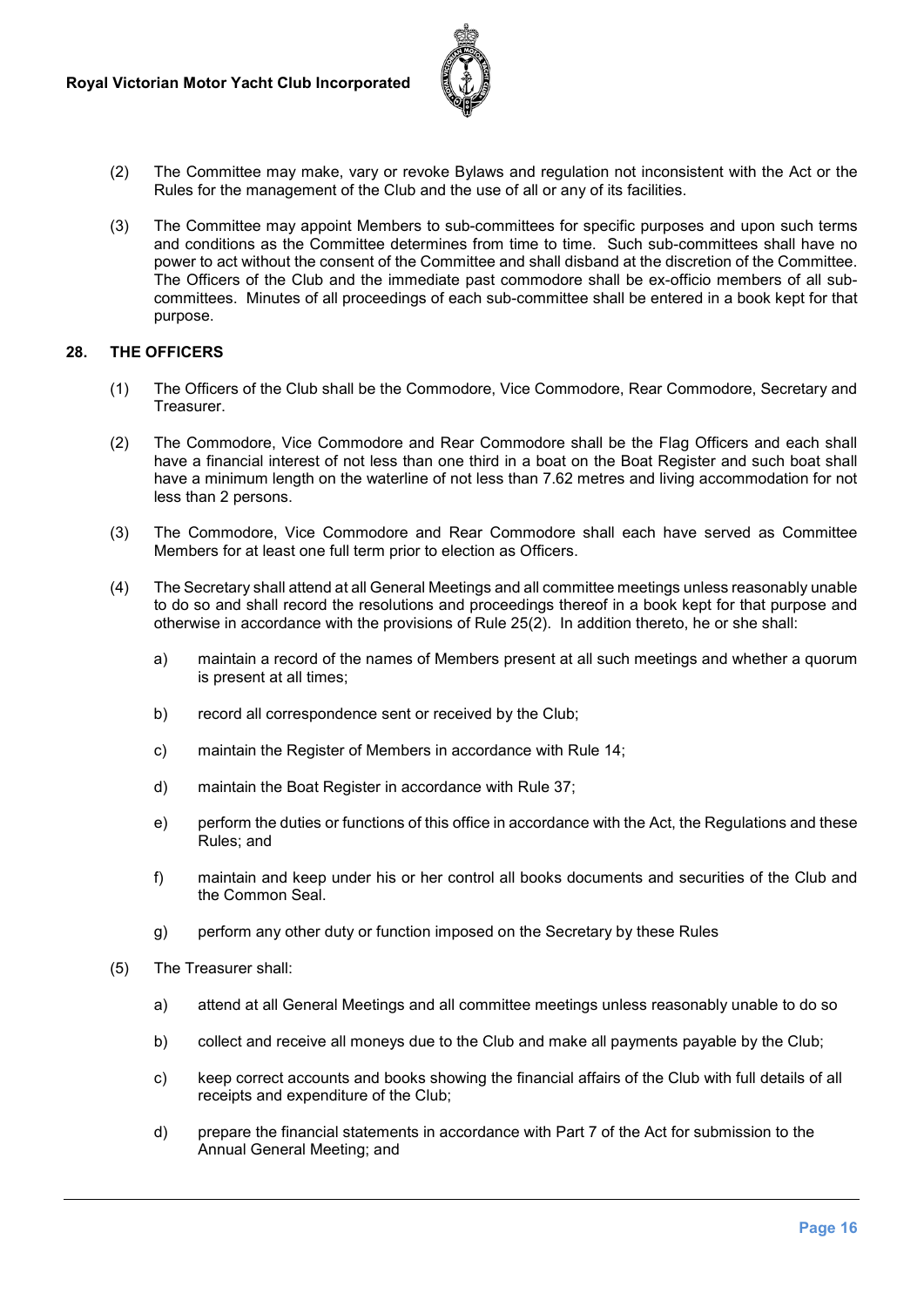

e) perform the duties or functions of this office in accordance with the Act, the Regulations and these Rules.

#### **29. ANNUAL GENERAL MEETING**

- (1) The Annual General Meeting of the Club shall be held on the first Wednesday in June or such other day in that month as the Committee may decide and of which at least 21 days' written notice shall have been given to the members entitled to attend at that meeting.
- (2) The ordinary business of the Annual General Meeting shall be to:
	- a) confirm the minutes of the previous Annual General Meeting and in addition all General Meetings held since the previous Annual General Meeting other than the minutes of any such General Meeting which have previously been confirmed;
	- b) elect the Flag Officers, the Officers of the Club and the Committee Members for the ensuing year;
	- c) appoint an auditor;
	- d) receive and consider the financial statements submitted in accordance with the Act; and
	- e) transact any special business of which notice has been given in accordance with Rule 30.

#### **30. QUARTERLY GENERAL MEETINGS**

- (1) At least once in every three months a quarterly general meeting shall be held at such time and place as the Committee may appoint and of which at least 7 days written notice shall be given:
- (2) The ordinary business of a quarterly meeting shall be to:
	- a) confirm the minutes of the previous quarterly meeting;
	- b) receive reports; and
	- c) consider any business of which notice has been given to the Secretary prior to the giving of written notice of the quarterly meeting other than business requiring the passing of a special resolution as defined by the Act.
- (3) A Member desiring to bring any business before a quarterly general meeting may give notice of that business in writing to the Secretary, who shall include that business in the notice calling the next quarterly general meeting after the receipt of the notice except for a meeting convened pursuant to Rule 30(2).

#### **31. SPECIAL GENERAL MEETINGS**

- (1) The Committee may direct the Secretary to give at least 21 days' written notice in accordance with the requirements of section 64 of the Act convening a special general meeting. At such meeting:
	- a) the business for which the special general meeting was convened shall be disposed of; and
	- b) any other business may be considered.
- (2) Not less than 25 Full Members may requisition the Secretary in writing to convene a special general meeting of which at least 21 days' written notice shall be given. Such meeting shall be convened within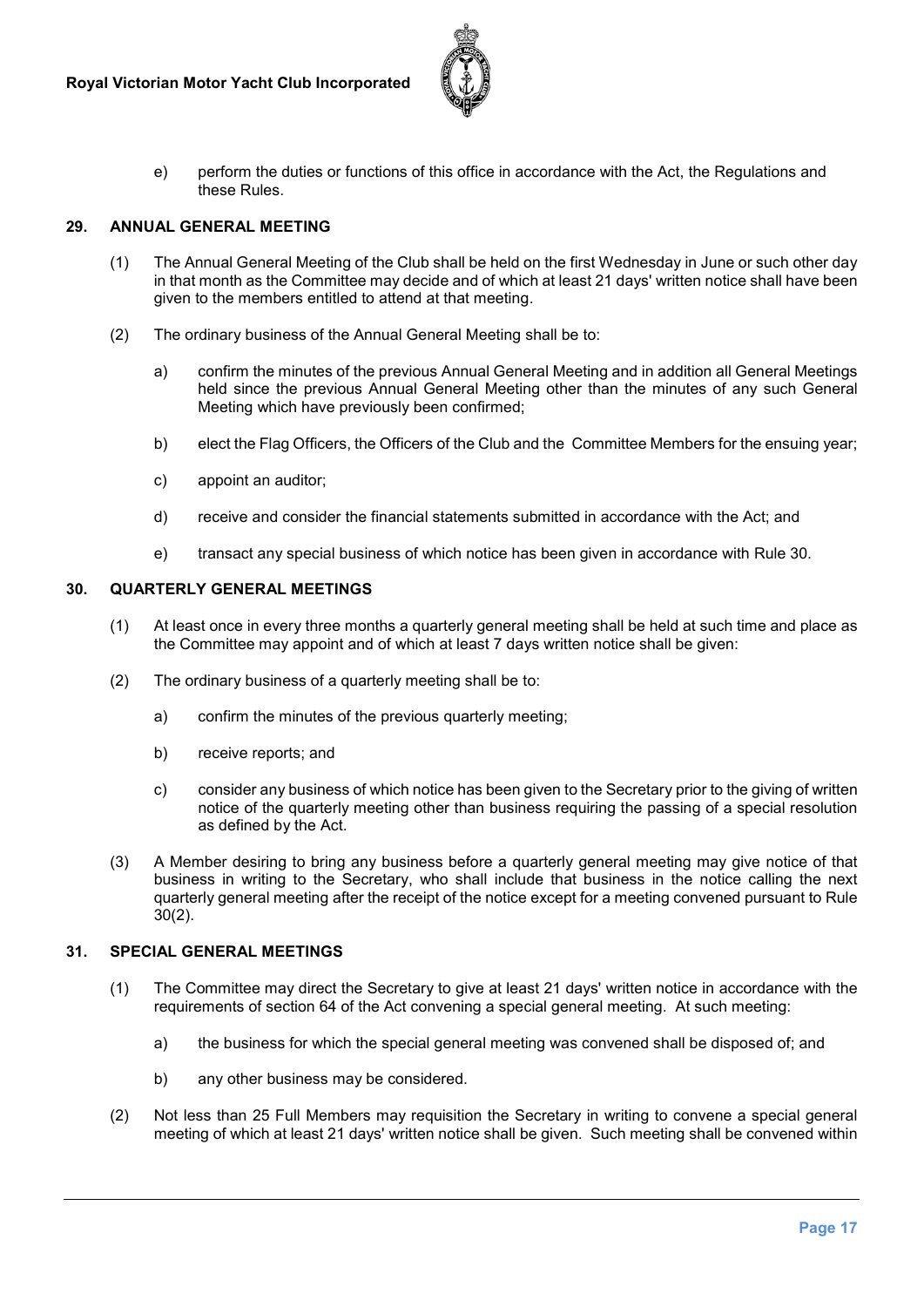

14 days of giving such requisition. The only business which may be considered at such special meeting is the business specified in the requisition made to the Secretary.

#### **32. PROCEDURE AT MEETINGS**

- (1) At all general meetings at which the Commodore is in attendance he or she shall take the chair. In the absence of the Commodore, the Senior Flag Officer present shall take the Chair. In the absence of a Flag Officer the meeting shall elect a Committee member to take the Chair.
- (2) The Chairperson at any General Meeting shall have a deliberative and a casting vote.
- (3) At every General Meeting, the minutes of the previous general meeting shall, unless they have been circulated to Members be read and submitted before any other business is transacted.
- (4) No business which is opposed shall be considered after 10.30 p.m. except by consent of not less than three quarters of the Members present and entitled to vote thereat.
- (5) Twelve Full Members shall constitute a quorum at a general meeting.
- (6) If within half an hour after the time appointed for the commencement of a general meeting a quorum is not present the meeting:
	- a) if convened upon the requisition of Members in accordance with Rule 30(2), shall be dissolved; and
	- b) in any other case the General Meeting shall stand adjourned to the same day in the next week and the same time and (unless another place is specified by the person occupying the Chair at the time of the adjournment or by written notice before the adjourned date) at the same place and if at the adjourned meeting a quorum is not present within half an hour after the time appointed for the commencement of the general meeting five Full Members shall constitute a quorum.
- (7) At any General Meeting the Chairman shall if necessary interpret the Rules but a Member may demand that the question of interpretation be submitted to the meeting and two thirds of the Members present and entitled to vote thereafter may decide the question.
- (8) At all meetings of the Club votes shall be given personally and not by proxy.
- (9) The Rules of Debate contained in Appendix 1 of these Rules shall apply in respect of every General Meeting.

#### **33. CLUB PROPERTY**

- (1) The property of the Club, subject to the Club's liabilities shall belong to the Members for the time being but no member by reason of Membership shall have any transmissible or assignable interest therein by operation of law or otherwise.
- (2) A Member retiring from the Club or ceasing for any reason to be a Member shall not be entitled to or have any claim on any property or asset of the Club.
- (3) A Member shall not remove from the Club premises any property of the Club without the consent of at least two Members of the Committee and such property shall be returned to the Club premises not later than the Members of the Committee shall have specified at the time of consent and in good condition as at the time of its removal.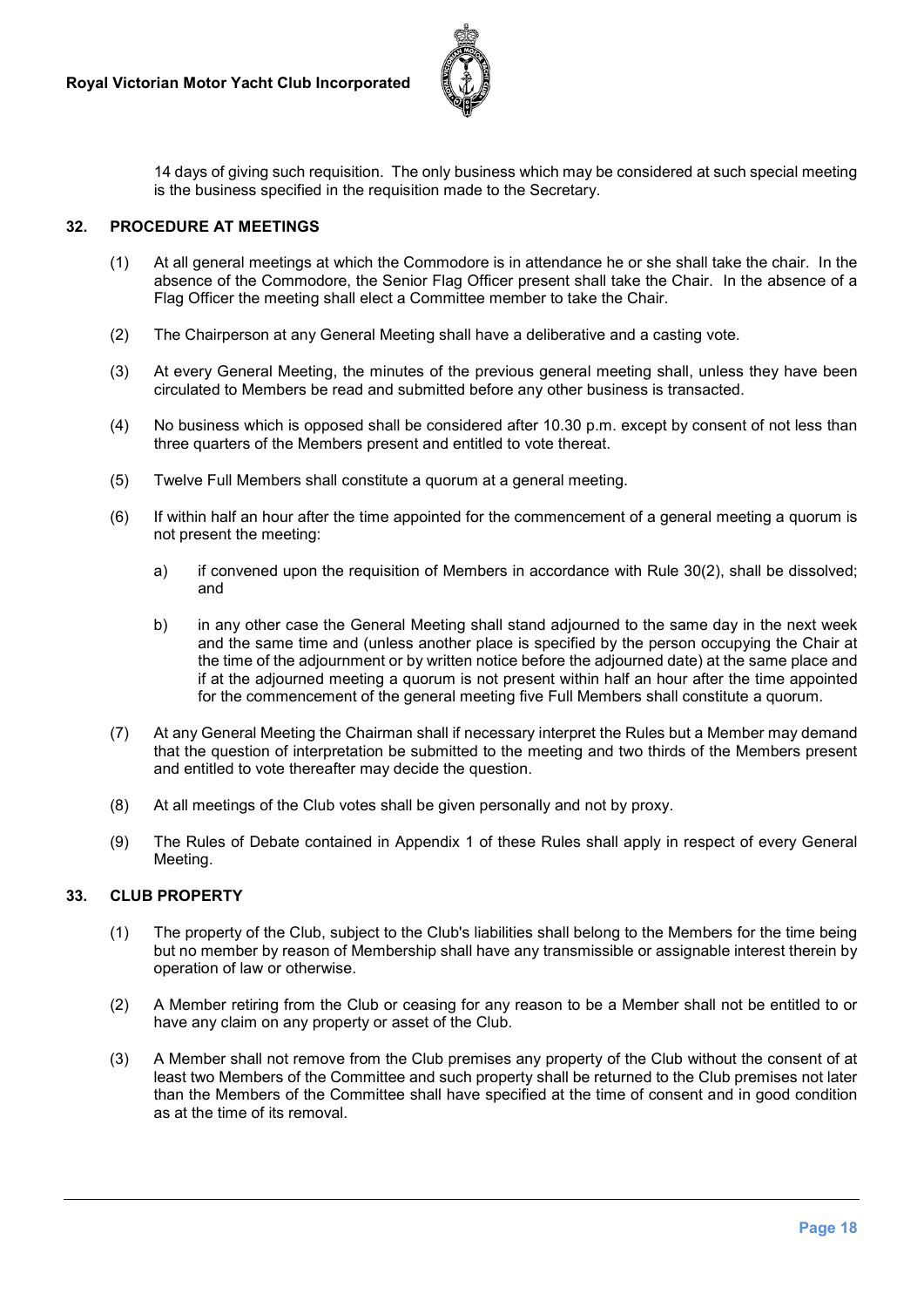

- (4) The Members of the Committee consenting to the removal of such property shall enter the particulars of the property, the name of the member removing the same and the date by which the same is to be returned in a book kept by the Committee for that purpose. Such book shall be available for inspection by any Member.
- (5) A Member who, in the opinion of the Committee is responsible for damage to or loss of Club property may be required by the Committee to repair or replace such property.

#### **34. CLUB FUNDS**

- (1) The funds of the Club shall be applied firstly in payment of its expenses and secondly in the interests of the Club as the Committee sees fit.
- (2) All profits and income of the Club shall be used to promote its interests.
- (3) No dividend, gift or bonus in money or other equivalent shall be paid or made to any member.
- (4) No payment shall be made to any Member or servant or employee of the Club by way of commission or allowance based on liquor sold by the Club.
- (5) No Member shall receive a greater profit benefit or advantage from the Club than any other member save that a remuneration or honorarium approved by the Liquor Licensing Commission may be paid for work done by the Secretary, Treasurer or other office bearer of the Club or by any employee of the Club.
- (6) The funds of the Club shall be derived from entrance fees, annual subscriptions, donations and other sources as the Committee determines.

#### **35. FINANCE**

- (1) All money received shall be paid promptly to the credit of the Club in the bank account nominated by the Committee from time to time.
- (2) All cheques and payments drawn on the Club's bank account shall be approved and signed by any two of the Secretary, Treasurer or Commodore.
- (3) The Committee may from time to time establish a limit beyond which no expenditure may be made without its prior consent.
- (4) All accounts shall be passed by the Committee before payment.
- (5) The Committee may from time to time establish a standing petty cash advance for the use of the Secretary or the Treasurer.

#### **36. ACCOUNTS AND AUDIT**

- (1) Annually and as soon as practicable after the end of the financial year the accounts of the Club shall be examined and their correctness confirmed by an auditor who shall be a Certified Practicing Accountant experienced in Company Auditing.
- (2) The Auditor shall be appointed at each Annual Meeting in accordance with Rule 26 and shall continue as such until the next ensuing Annual Meeting unless he or she has died, resigned or been removed by the General Meeting. A vacancy in the office of Auditor shall be filled by a person suitably qualified and appointed by the Committee and such person shall be the Auditor until the next Annual Meeting.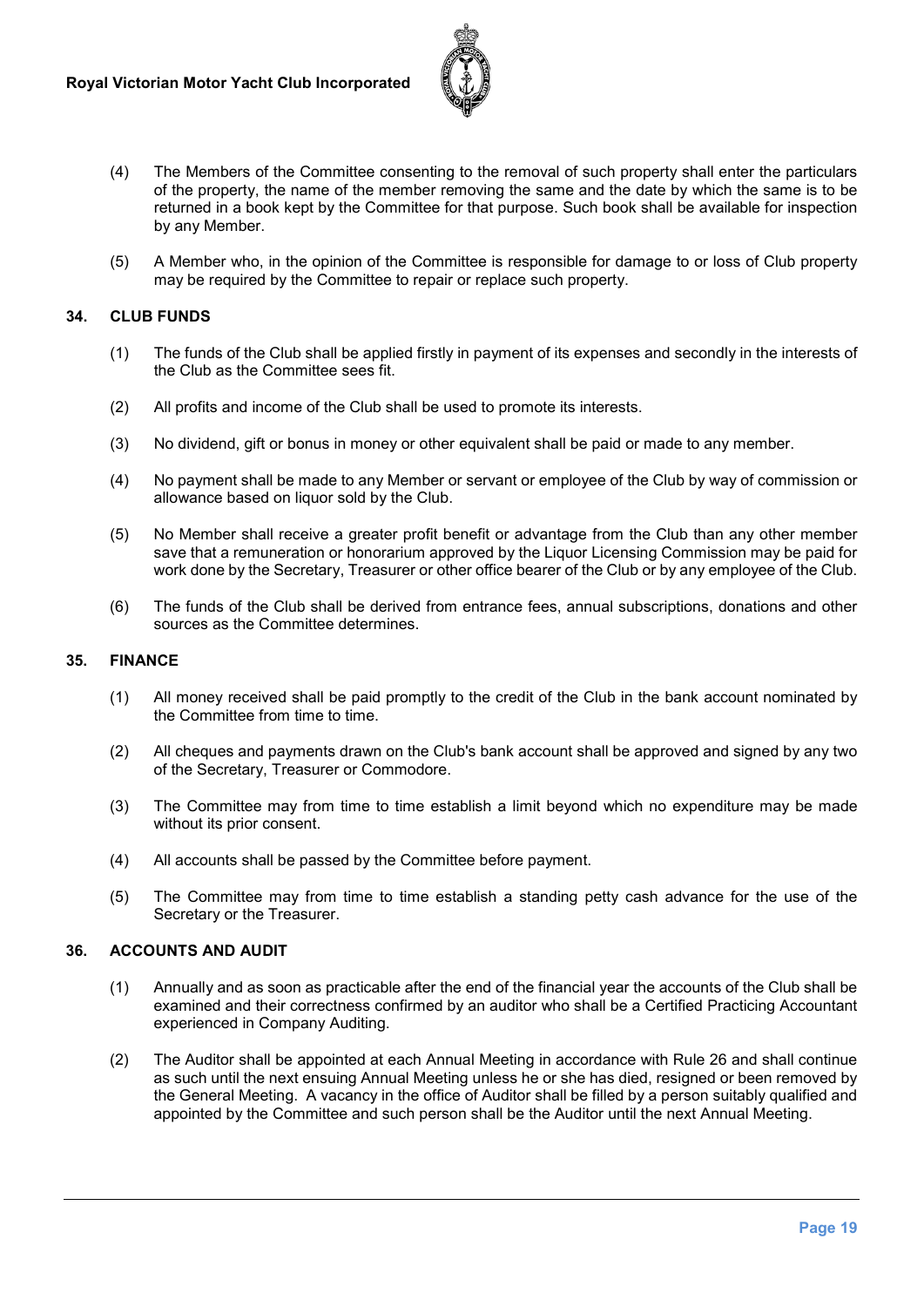

#### **37. MEMBERS ADDRESSES AND NOTICES**

- (1) For the purpose of notices to Members, a Member's address is that given by him or her in his or her application for Membership unless he or she has notified the Secretary of a change therein in accordance with Rule 14(2).
- (2) All notices of any kind to be sent or given to a Member may be posted or delivered to the member's address and when so posted or delivered shall be deemed to have been received by that Member at the time of such delivery or after the expiration of 3 business days from the date of posting to any address in Victoria or 4 business days from date of posting to any address elsewhere in Australia.

#### **38. BOAT REGISTER**

- (1) A boat registered in the Boat Register must comply at all times with the following conditions of registration to the satisfaction of the Committee:
	- a) Only vessels registered in accordance with the *Marine Safety Act 2010 (Vic)* and any subsequent corresponding Acts or amendments will be accepted on the Boat Register, unless registration thereunder is not required.
	- b) Vessels which are not required to be registered under the *Marine Safety Act 2010* (Vic.), but which are nevertheless required to be registered under similar or equivalent legislation of another Australian State or Territory must be registered in accordance with that legislation.
	- c) Commercial vessels or vessels used for commercial purposes are specifically excluded from the definition of "Boat" and shall not be registered on the Boat Register.
	- d) All owners of the boat must be Full Members. A boat owned by more than one owner shall not be registered on the boat register unless all the owners are Full Members.
	- e) If a boat is leased the lease must be in writing for not less than six calendar months and its terms and conditions must be satisfactory to the Committee.
	- f) A boat which in the absolute discretion of the Committee is considered to be inappropriate for registration shall not be registered.
	- g) A boat on the Boat Register, in the sole and absolute opinion of the Committee, must be seaworthy, properly maintained and otherwise appropriate for registration. If boats do not meet these conditions, by direction of the Committee, they may be removed from the Boat Register if after notice to the owner or owners the boat has not been made seaworthy or properly maintained within the time specified in that notice.
	- h) The owner or owners must effect insurance cover for their boat, which provides cover for at all times that the boat is on or in Club Premises. This insurance must be up to the minimum monetary limit/s of cover prescribed by the Committee from time to time, and include cover for:
		- (i) damage to, or loss of, the boat itself and all gear and personal property on board;
		- (ii) damage to, or loss of, any other person's property which is caused by the boat or those in control of the boat;
		- (iii) consequential loss caused to any other person by the boat or those in control of the boat; and
		- (iv) injury or death caused by the boat or those in control of the boat.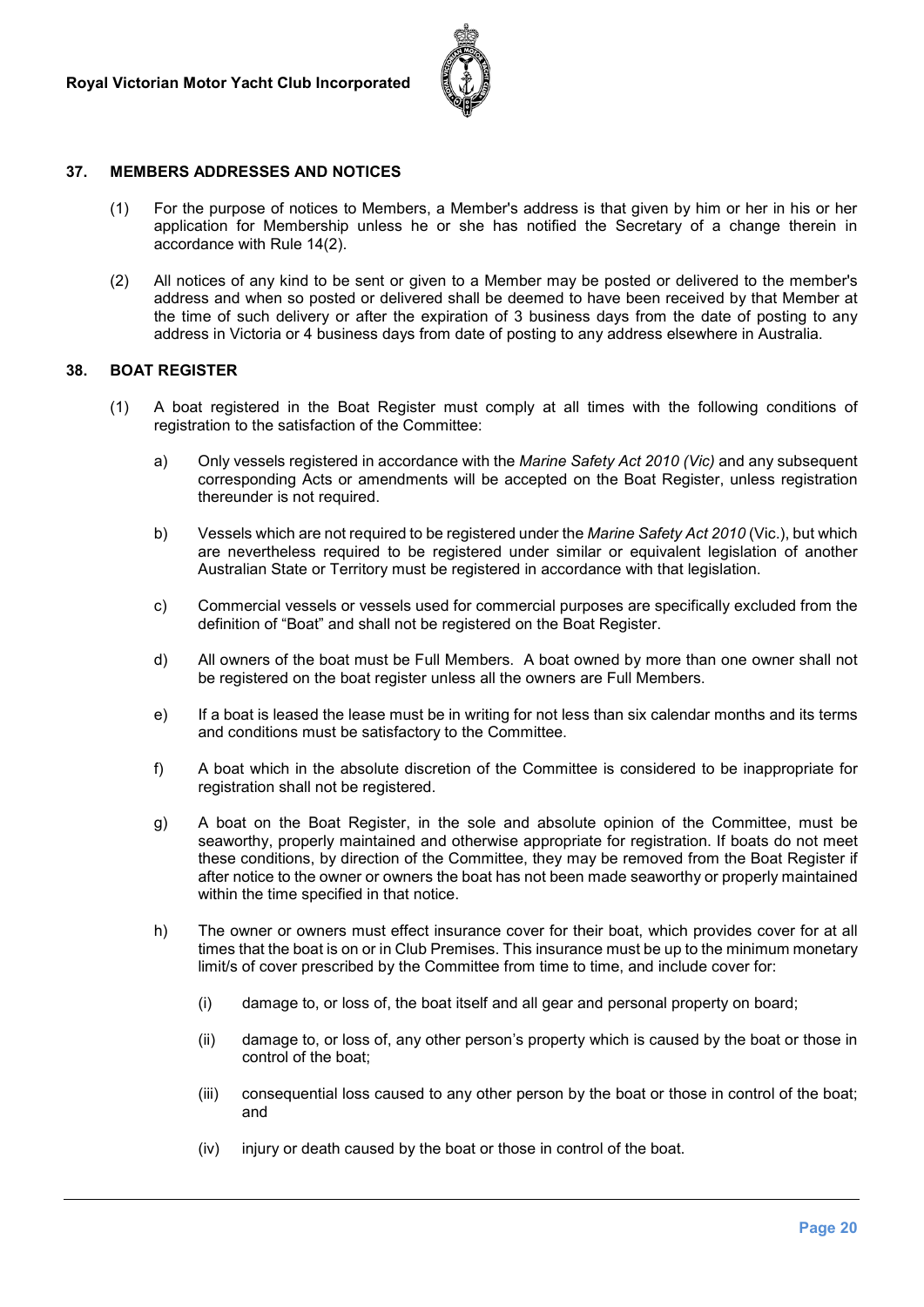

- i) The owner or owners must furnish the Committee, and keep the Committee furnished with a certificate or certificates of insurance to prove that this insurance cover is in place.
- j) Any boat which does not meet these insurance requirements shall either not be registered on the Boat Register, or in the case of a boat that is already been registered on the Boat Register, that boat shall be removed from the Boat Register at the absolute discretion of the Committee.
- (2) The following particulars shall be recorded in respect of every boat registered in the Boat Register:
	- a) The name of the boat.
	- b) The registration particulars of the boat.
	- c) The name, address, and contact details of all owners.
	- d) Where the owner or owners are shareholders in a private/proprietary company registered in Australia which owns the boat, then the name, Australian Company Number (ACN), and registered address of that company, as well as the names and addresses of all its shareholders.
	- e) The owner of a boat on the Boat Register shall notify the Secretary promptly of any change in the particulars entered in the Boat Register.

#### **39. MARINA BERTH ALLOCATION**

- (1) Each marina berth shall be allocated to only one individual / natural person, and in respect of a particular boat, the correct particulars of which have been registered on the Boat Register in accordance with Rule 38(2).
- (2) Where there is more than one owner, a marina berth shall only be allocated to:
	- a) an owner who has the largest or equal-largest share / proprietary interest in the boat; or
	- b) in cases where a company (limited by shares and registered in Australia) is the sole proprietor of the boat, then to an owner who has the largest or equal-largest shareholding in that company.
- (3) Where there are two or more owners who have:
	- a) the equal-largest shares / proprietary interests in the boat; or
	- b) the equal-largest shareholdings in a company (limited by shares and registered in Australia) which is the sole proprietor of the boat;

then each such owner must sign a document and submit it to the Committee, clearly identifying which individual among them is to be allocated the marina berth.

- (4) In cases where the owners are unable to agree unanimously among themselves upon which individual among them is to be allocated the marina berth, the Committee shall not allocate a marina berth to any of them.
- (5) An owner shall not be allocated more than one annual marina berth in any given Financial Year.
- (6) Allocation of marina berths shall, at the discretion of the Committee, be made on an annual or temporary basis. The Committee shall review and allocate marina berths in a manner which provides the best outcome and usage of the Club Marinas. In allocating marina berths the Committee shall be guided by these Rules, the relevant By Laws and any relevant regulatory conditions.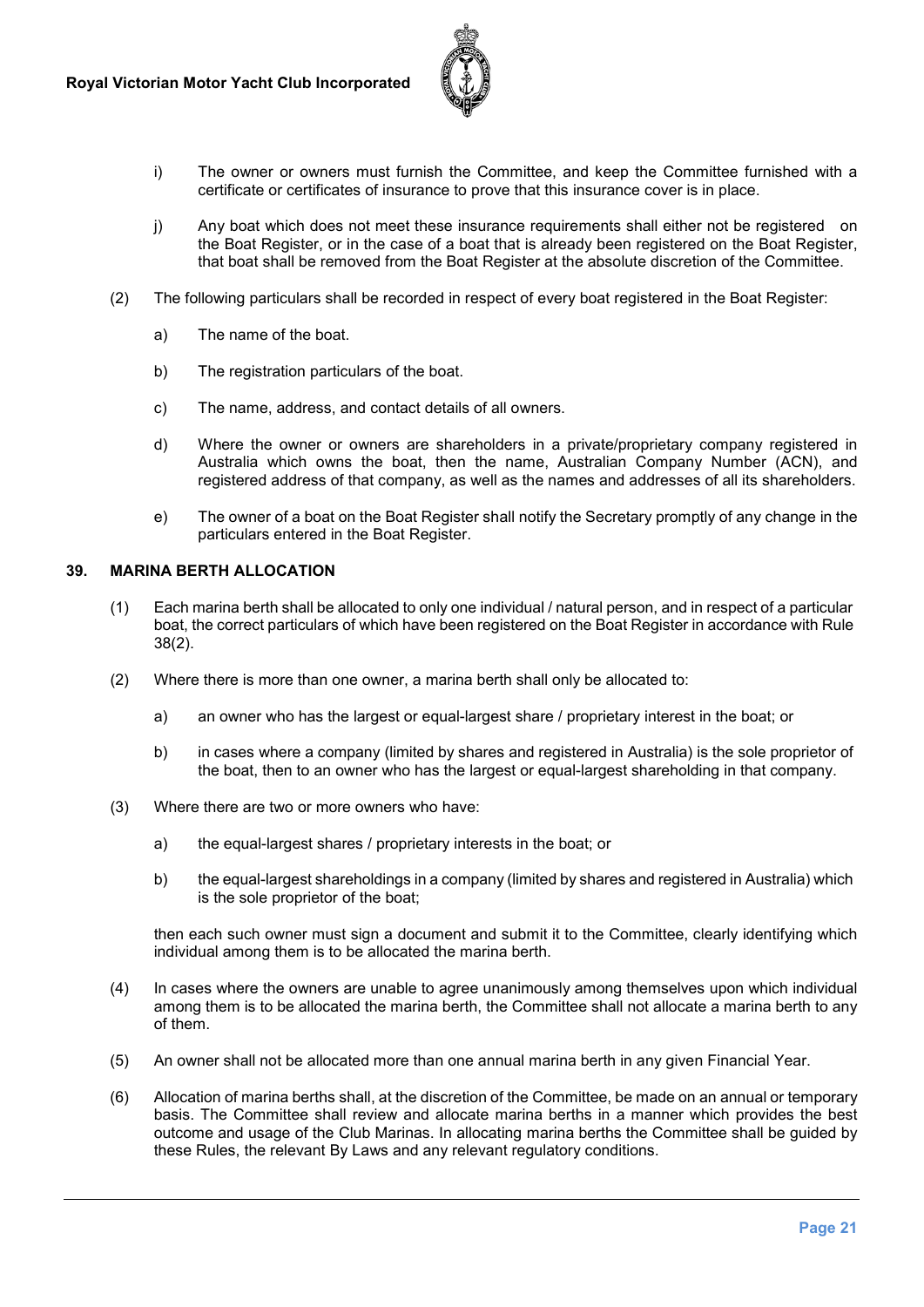

- (7) Allocations of marina berths on an annual or temporary basis shall be restricted to boats which have been registered in the Boat Register and comply with all requirements of Rule 37 at all times.
- (8) Allocation of an annual or temporary marina berth to the owner is made on the basis that the owner or owners shall not:
	- a) sell, transfer, or otherwise dispose of the boat.
	- b) substitute any other boat as an occupant of the berth.
	- c) permit any other boat to occupy the berth.
- (9) Failure to comply with the conditions of marina berth allocation described in the Rules, the By Laws and any applicable Club berth licence to occupy the berth, will result in revocation of the berth and a requirement to remove the boat from the berth immediately. Assessment of failure to comply is determined by the Committee.

#### **40. EVENTS AND REGATTAS**

- (1) The Committee shall arrange at least one regatta in each financial year.
- (2) The Committee shall appoint a sub-committee to be known as the Boating Sub-Committee (or such other name as agreed by the Committee from time to time). The Boating Sub-Committee shall:
	- a) abide by all racing rules approved by the Committee;
	- b) control all regattas and races; and
	- c) resolve all doubts, questions and disputes arising from any regatta or race and its decision thereon shall be final and binding.
- (3) A boat leased by a Member must have been registered in the Boat Register for at least three months before it may be entered in a Club race.
- (4) A boat registered on the Boat Register whose owner or owners have not paid all subscriptions or other money due to the Club may not be entered in a Club race.

#### **41. ENSIGNS AND BURGEES**

- (1) A boat registered in the Boat Register may at the specified times fly the Australian National Flag, the Red Ensign or, with approval, the Victorian State Flag.
- (2) A boat registered in the Boat Register shall when at sea fly the Club Burgee but no boat whose owner has not paid all subscriptions or other monies due to the Club shall fly the Club Burgee whilst any such subscription or money is outstanding.

#### **42. LIQUOR**

- (1) Liquor shall not be sold or provided to any person under the age of eighteen years.
- (2) No person under the age of eighteen years except persons in training as waiters and who may not serve liquor shall be employed at the Club but this Rule shall not preclude the provision of apprenticeships or work experience for suitable persons.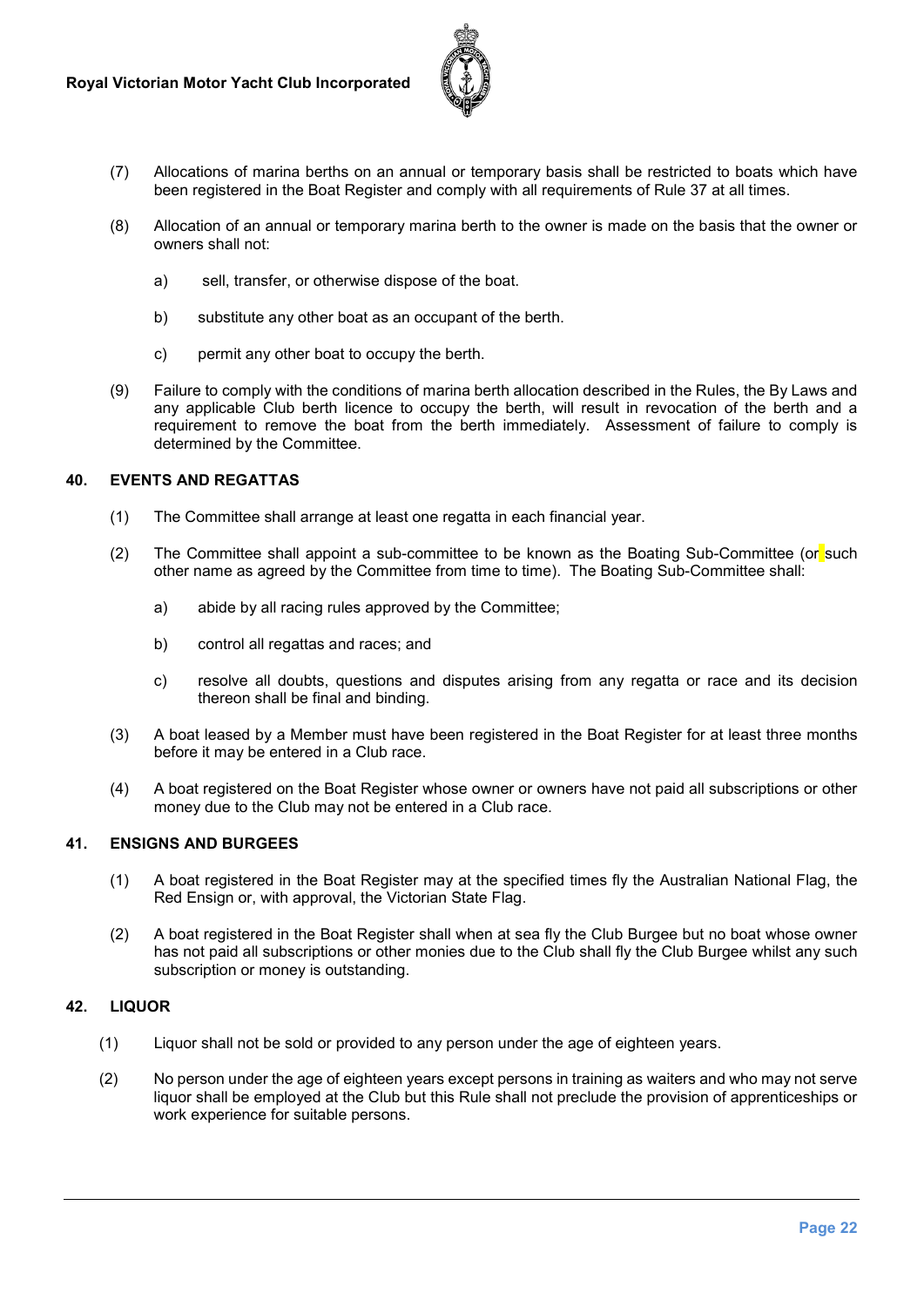

- (3) If the Club is licensed under relevant liquor licensing laws and regulations or any amendment thereof the Secretary shall send any alteration to these Rules within 14 days of their making to the body administering the liquor licensing laws.
- (4) The number of persons permitted on any part of the Club premises licensed under the relevant liquor laws and regulations or any amendment thereof shall not exceed the number authorised by such licence.

#### **43. YARDS, SLIPWAYS AND MARINAS**

- (1) Any slipway owned, controlled or used by the Club or its Members shall be used only in accordance with these Rules and with any By-laws with respect thereto made in accordance with Rule 26(2).
- (2) Any yard owned, controlled or used by the Club or its Members shall be used only in accordance with these Rules and with any By-laws with respect thereto made in accordance with Rule 26(2).
- (3) Any marina owned, controlled or used by the Club or its Members shall be used only in accordance with these Rules and with any Bylaws with respect thereto made in accordance with Rule 26(2).
- (4) The owner of a boat, as defined in Rule 37 shall remove his boat from a slipway, yard or marina upon the written request of the Secretary at such time as shall be fixed by the Committee.
- (5) A member who fails to remove his boat after request as aforesaid and who fails to provide the Committee with sufficient explanation therefore shall be liable to have such boat sold together with all gear associated therewith, but
	- a) notice of intention to exercise a right of sale shall be given in writing to such member at least seven days before such sale and;
	- b) notice of intention to exercise a right of sale shall be advertised in a newspaper circulating in the Melbourne metropolitan area at least seven days before such sale; and
	- c) any debt due by the owner to the Club and any costs of sale or advertising such sale shall be deducted from the proceeds thereof and the balance, if any, shall be paid to the owner. Failure to claim such balance within sixty days of such sale may result, at the discretion of the Committee such balance as being treated as Club funds subject always to the right of the lawful owner to make claim thereto.

#### **44. THE COMMON SEAL**

- (1) The Common Seal of the Club shall be kept in the custody of the Secretary.
- (2) The Common Seal shall not be affixed to any instrument except by the authority of the Committee and its affixing shall be attested by at least one Flag Officer and at least one other Committee Member.

#### **GENERAL**

#### **45. ALTERATION OF RULES**

These Rules and the Statement of Purposes of the Club shall not be altered except by a special resolution passed at a General Meeting by three quarters of Full Members present and entitled to vote thereat and in respect of which a minimum of 21 days written notice specifying the intention to propose the resolution as a special resolution was given to such Members in accordance with these Rules.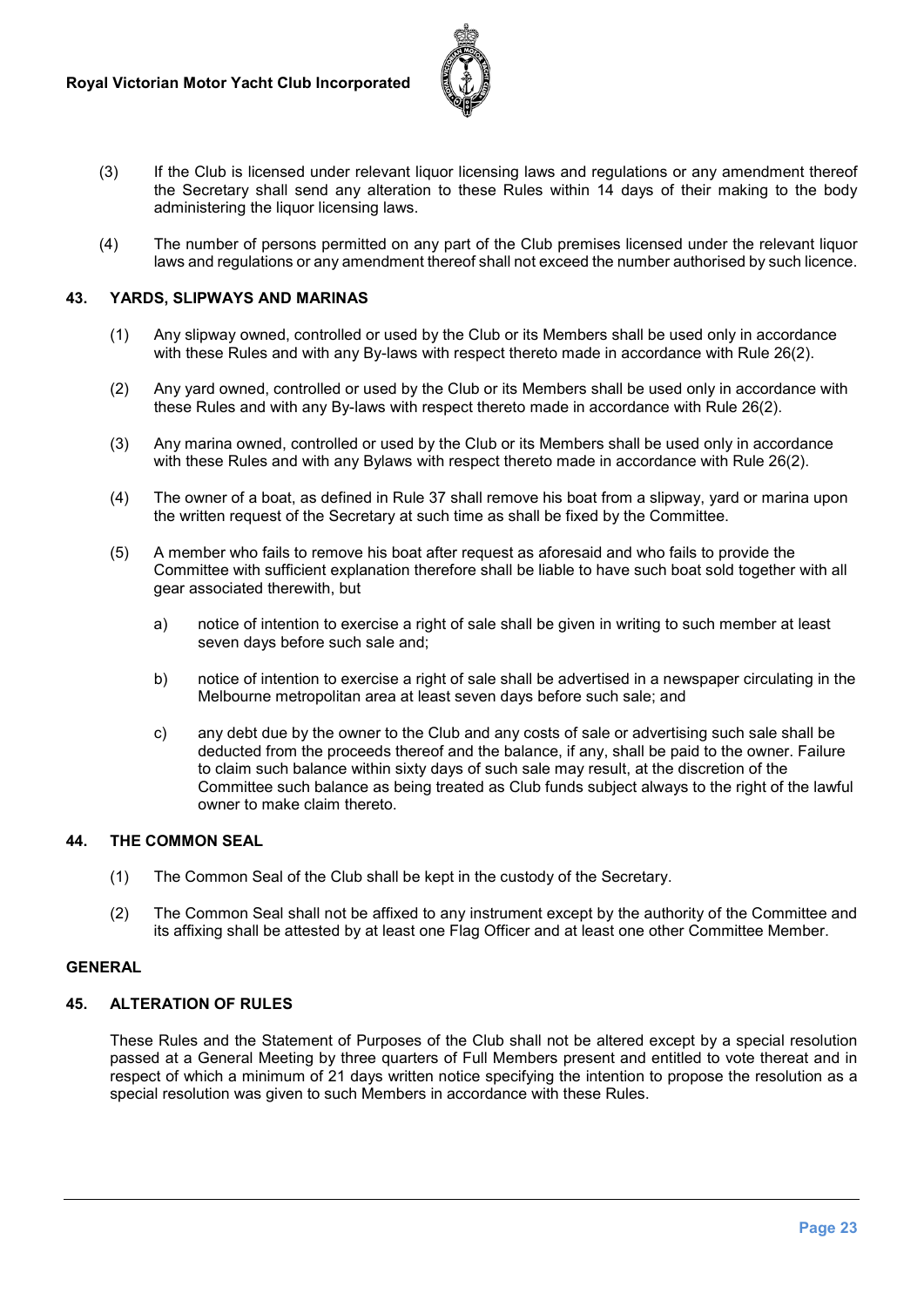

#### **46. WINDING UP AND DISSOLUTION**

- (1) The Committee may convene a Special Meeting at any time by giving at least 21 days' written notice thereof in order that the opinion of the Members with respect to winding up or any matter affecting it can be ascertained and for no other purpose.
- (2) The Club may be wound up by a resolution passed at a Special Meeting, convened for the purpose and of which 21 days written notice has been given by three quarters of the Members present and entitled to vote thereat.
- (3) Upon resolving to wind up the Club the Committee shall forthwith discharge the Club's liabilities.
- (4) Upon resolving to wind up the Club its property shall be sold and the net proceeds thereof together with the Club funds shall be given or transferred to another Club or body having objects or purposes similar to the Statement of Purposes of the Club and which prohibits the distribution of funds or property amongst its members. Such other Club or body shall be selected by a General Meeting before the winding up and in default of such selection the Club or body, shall be as selected by the Chief Justice of the Supreme Court of Victoria.

#### **47. CUSTODY AND INSPECTION OF BOOKS AND RECORDS**

- (1) Except as otherwise provided in these Rules, the Secretary must keep in his or her custody or under his or her control all books, documents and securities of the Club.
- (2) Any Member is entitled to inspect these Rules, the Register of Members and the Minutes of General Meetings (including accounting records and financial statement) of the Club upon giving not less than 21 days' prior written application to that effect to the Secretary. The Committee, whose approval the Member must obtain and which the Committee may in its absolute and unfettered discretion give or refuse, assigning reason for so doing, or give subject to such conditions as the Committee shall require. A Member is also entitled to inspect any other records of the Club (including but without restriction to the minutes of Committee Meetings) upon giving not less than 21 days' prior written application to that effect to the Secretary. The Committee, whose approval the member must obtain and which the Committee may in its absolute and unfettered discretion give or refuse, assigning reason for so doing, or give subject to such conditions as the Committee shall require. Upon receipt of any such application and the approval of the Committee if so required, the Secretary must produce such records for inspection to that Member within that period.
- (3) Notwithstanding the provisions of Rule 46(1) and (2) the Committee and any member of the Committee have the same right to inspect any records of the Club as that afforded to boards and directors of corporations pursuant to the *Corporations Act 2001.*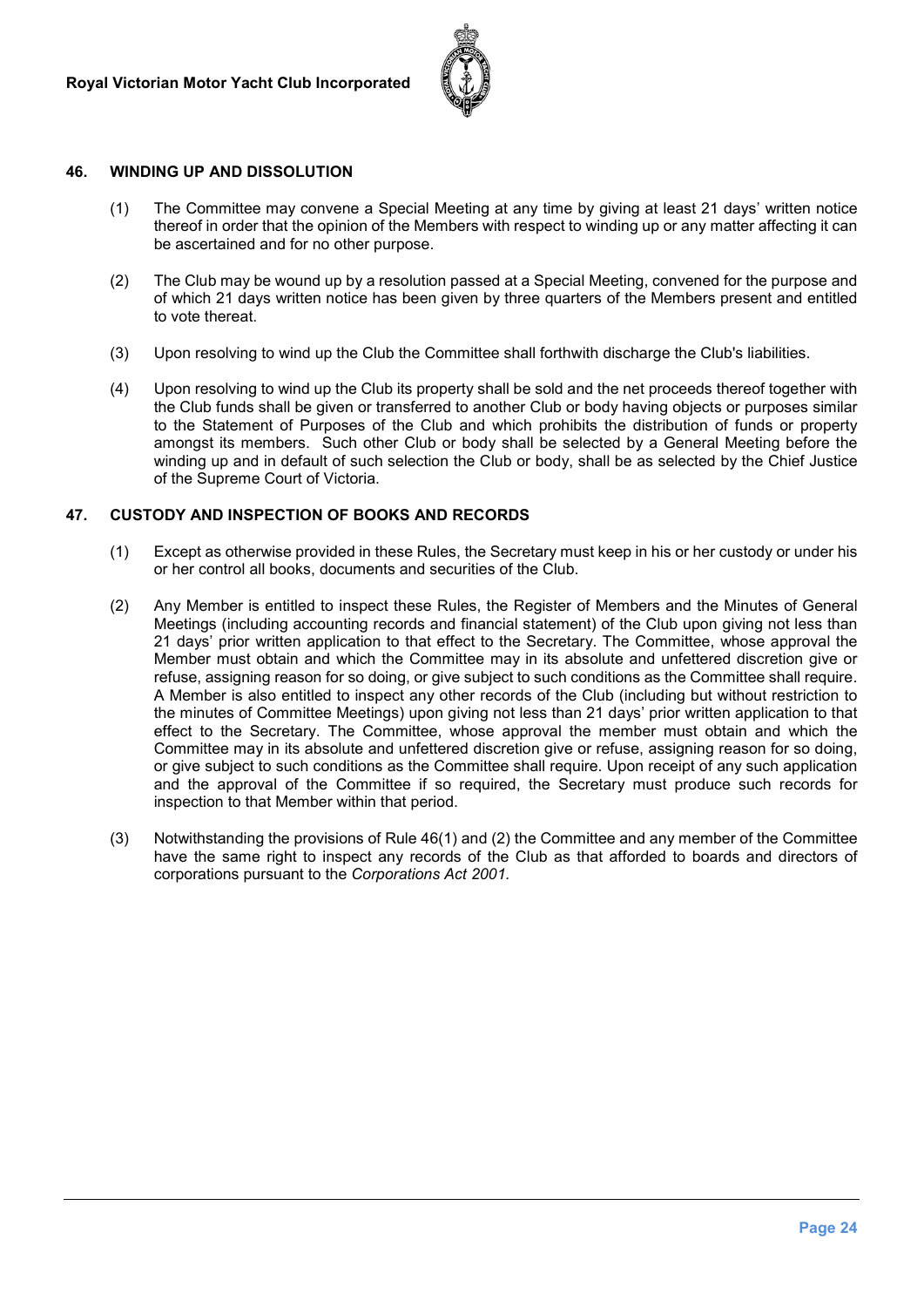

## APPENDIX 1

# **RULES OF DEBATE**

| Quorum                                  | 1.             | The quorum for general meetings of the Association shall be as specified in the<br>Rules.                                                                                                                                                                                                                                  |
|-----------------------------------------|----------------|----------------------------------------------------------------------------------------------------------------------------------------------------------------------------------------------------------------------------------------------------------------------------------------------------------------------------|
| Order of Business                       | 2.             | The order of business shall follow the agenda prepared by the Chairperson and<br>Secretary. Members shall introduce new business only after completion of the<br>business set out on the agenda. The first item on the agenda shall be the<br>confirmation of the minutes as a correct record.                             |
| Suspension of<br><b>Standing Orders</b> | 3.             | Should any matter of urgency arise, a member may move suspension of<br>Standing Orders for a stated period of time to allow the urgent question to be<br>discussed                                                                                                                                                         |
| <b>Conduct of Speakers</b>              | 4.             | The Chairperson is to be treated with respect. When he or she rises to address<br>the meeting all others must remain or become seated. Any person wishing to<br>speak must rise and address the Chairperson                                                                                                                |
|                                         | 5.             | All remarks shall be addressed to the Chairperson, and any questions to<br>another member shall be put through the Chairperson.                                                                                                                                                                                            |
|                                         | 6              | No interruption of a speaker is allowed except for two formal motions (32&34)<br>and on a point of order. A point of order must be taken immediately the alleged<br>breach has occurred, and be phrased as a question. "Chairperson, is it in order<br>that $.2$                                                           |
|                                         | $\overline{7}$ | If two or more speakers rise, the Chairperson shall call on the first one observed<br>by him or her, subject to the power of the meeting to pass a resolution that a<br>particular person be heard and subject also to the Chairperson's decision to<br>choose speakers alternately supporting and opposing the motion.    |
| <b>Chairperson's Ruling</b>             | 8.             | The Chairperson's ruling on points of order and procedure shall be final, unless<br>a motion is carried "that the Chairperson's ruling be disagreed with". The mover<br>may speak briefly in support of his or her motion, and the Chairperson explain<br>why his or her ruling was given. The Chairperson takes the vote. |
| Motions &<br>Amendments                 | 9.             | All proposals made to the meeting shall be in the form of motions.                                                                                                                                                                                                                                                         |
|                                         | 10.            | All motions and amendments proposed should be handed in writing to the<br>Chairperson. They should be clearly expressed and capable of only one<br>interpretation.                                                                                                                                                         |
|                                         | 11.            | All motions and amendment, except inevitable (e.g. routine) motions and the<br>closure (34) must be moved and seconded. If no seconder is found, the motion<br>lapses.                                                                                                                                                     |
|                                         | 12.            | A motion or amendment may be seconded pro forma, to allow discussion to<br>take place, and the seconder need not support the proposal.                                                                                                                                                                                     |
|                                         | 13.            | The seconder of a motion or amendment may reserve his or her speech to a<br>later stage of the debate.                                                                                                                                                                                                                     |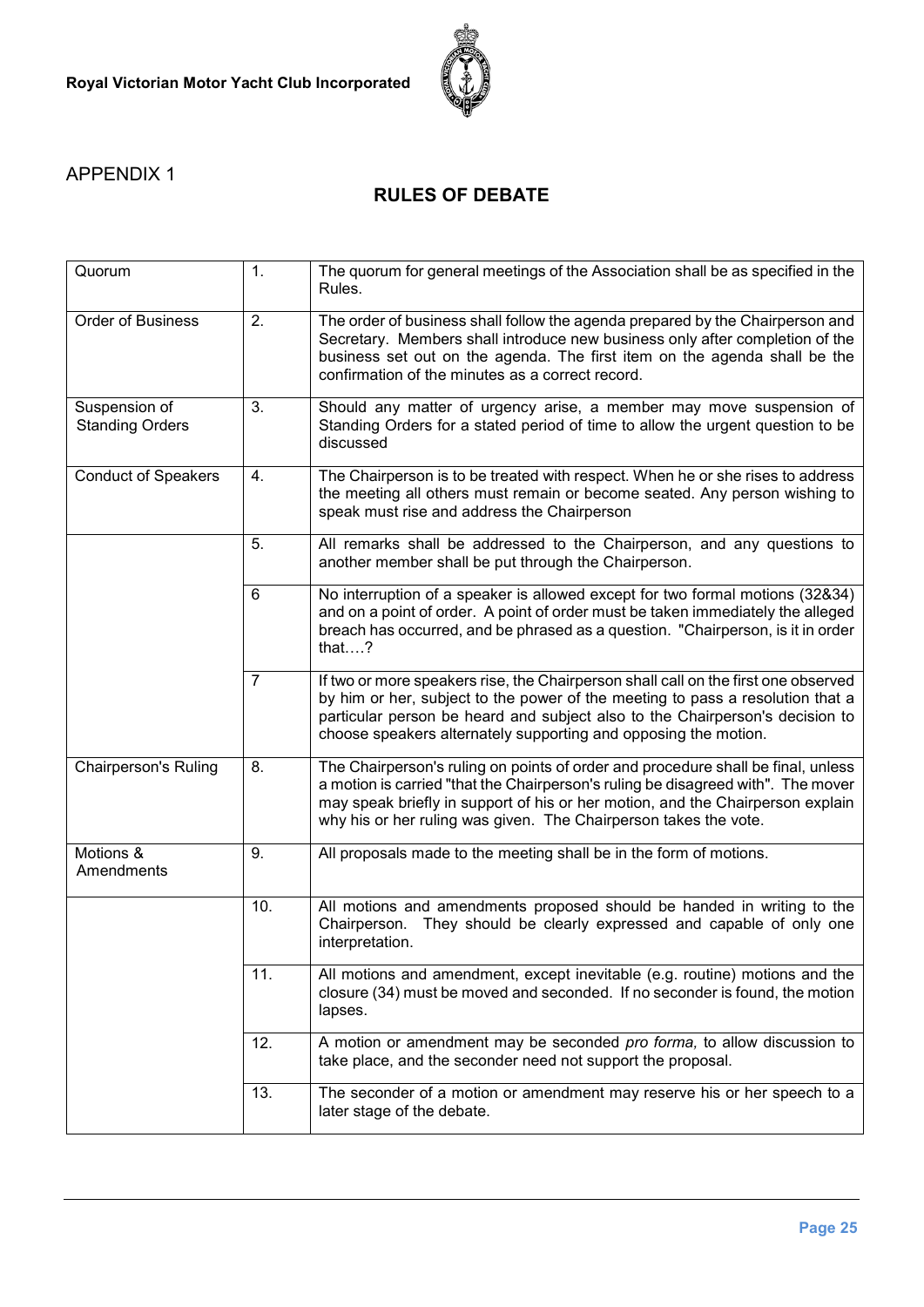

| Withdrawal                                | 14. | No motion or amendment which has been seconded shall be withdrawn without<br>the unanimous consent of the meeting.                                                                                                                                                                                                                                                                                                                                                                  |
|-------------------------------------------|-----|-------------------------------------------------------------------------------------------------------------------------------------------------------------------------------------------------------------------------------------------------------------------------------------------------------------------------------------------------------------------------------------------------------------------------------------------------------------------------------------|
|                                           | 15. | A speaker must keep to the question before the meeting.                                                                                                                                                                                                                                                                                                                                                                                                                             |
|                                           | 16. | No person may speak twice to the same question except in explanation, unless<br>he or she is the mover of the original motion exercising his right of reply (23).                                                                                                                                                                                                                                                                                                                   |
| <b>Personal Explanations</b>              | 17. | By permission of the Chairperson, a member may speak briefly in personal<br>explanation of his previous statement, but must keep strictly to the point which<br>has been misunderstood. His or her explanation must not interrupt another<br>speaker.                                                                                                                                                                                                                               |
| One Amendment at a<br>Time                | 18. | When an amendment is moved to an original motion, no further amendment<br>shall be discussed until the first amendment is disposed of, but further<br>amendments may be foreshadowed without discussion. Amendments are<br>voted on before the motion.                                                                                                                                                                                                                              |
| Not Direct Negation                       | 19. | An amendment must be relevant to the question, and so framed that it forms,<br>with the part of the original motion unaffected by it, a sensible and consistent<br>proposal. It must not be a direct negation of the original motion.                                                                                                                                                                                                                                               |
| <b>Order of Amendments</b>                | 20. | If a motion is capable of amendment in different ways, the Chairperson should<br>ask for all amendments to be handed up in writing. He or she will then decide<br>the order in which they shall be moved, which will depend on where they would<br>stand in the substantive motion. No amendment can be accepted to the first<br>part of a motion after the second or subsequent parts have been amended.                                                                           |
| Speaking to<br>Amendments                 | 21. | No person may move or second more than one amendment to an original<br>motion, but the mover and seconder of a motion or amendment may speak to<br>subsequent amendments.                                                                                                                                                                                                                                                                                                           |
|                                           | 22. | `An amendment may not be moved or seconded by any person who has<br>already spoken to the original motion or to a previous amendment.                                                                                                                                                                                                                                                                                                                                               |
| <b>Right of Reply</b>                     | 23. | The mover of a motion which is opposed may reply to the arguments raised<br>before the motion is put, but he or she may not introduce new matter. His or<br>her reply ends the debate, if there are no amendments. If an amendment is<br>moved, the mover of the original motion exercises his or her right of reply before<br>the first amendment is put. His or her reply need not end the debate on the<br>substantive motion. The mover of the amendment has no right of reply. |
| Amendment Lost                            | 24. | If the first amendment is lost, the original motion then becomes open to<br>amendment.                                                                                                                                                                                                                                                                                                                                                                                              |
| <b>Substantive Motion</b>                 | 25. | If the first amendment is carried, the motion as amended becomes the<br>substantive motion, and is again open to amendment. When the substantive<br>motion is put to the meeting and carried it becomes the resolution.                                                                                                                                                                                                                                                             |
|                                           | 26  | No member may speak on any motion after it has been put to the vote. No<br>amendment may be moved after the substantive motion has been put to the<br>vote.                                                                                                                                                                                                                                                                                                                         |
| Amendments to<br><b>Motions on Notice</b> | 27. | Amendments may be moved to motions on notice provided they are within the<br>scope of the notice, and can involve the Association in no further obligations<br>than the notice specifies.                                                                                                                                                                                                                                                                                           |